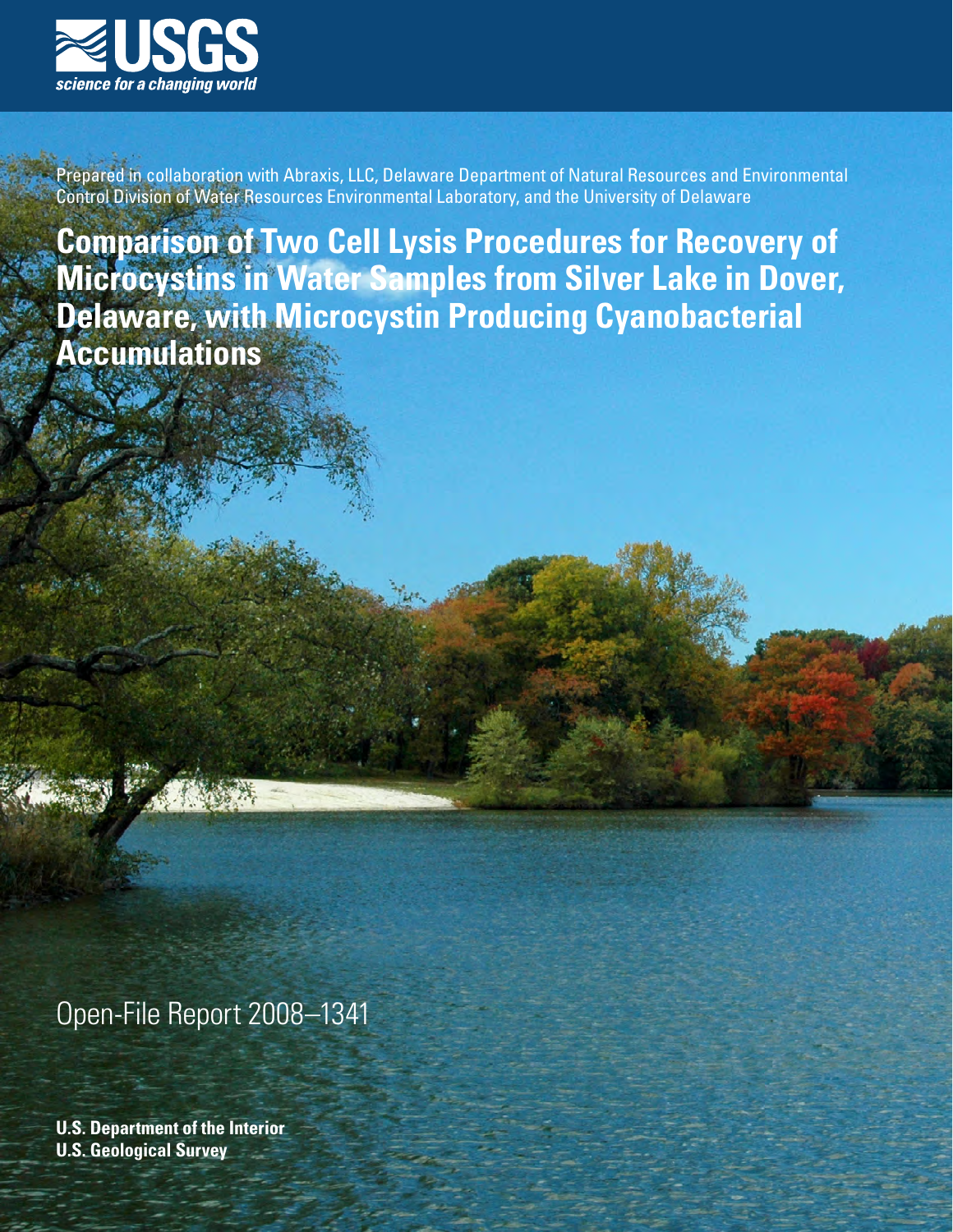**Front cover.** Absence of cyanobacterial accumulation in Silver Lake, Dover, Delaware, September 2006 (photograph taken by J. Scott Figurski, Delaware Department of Natural Resources and Environmental Control–Wetlands).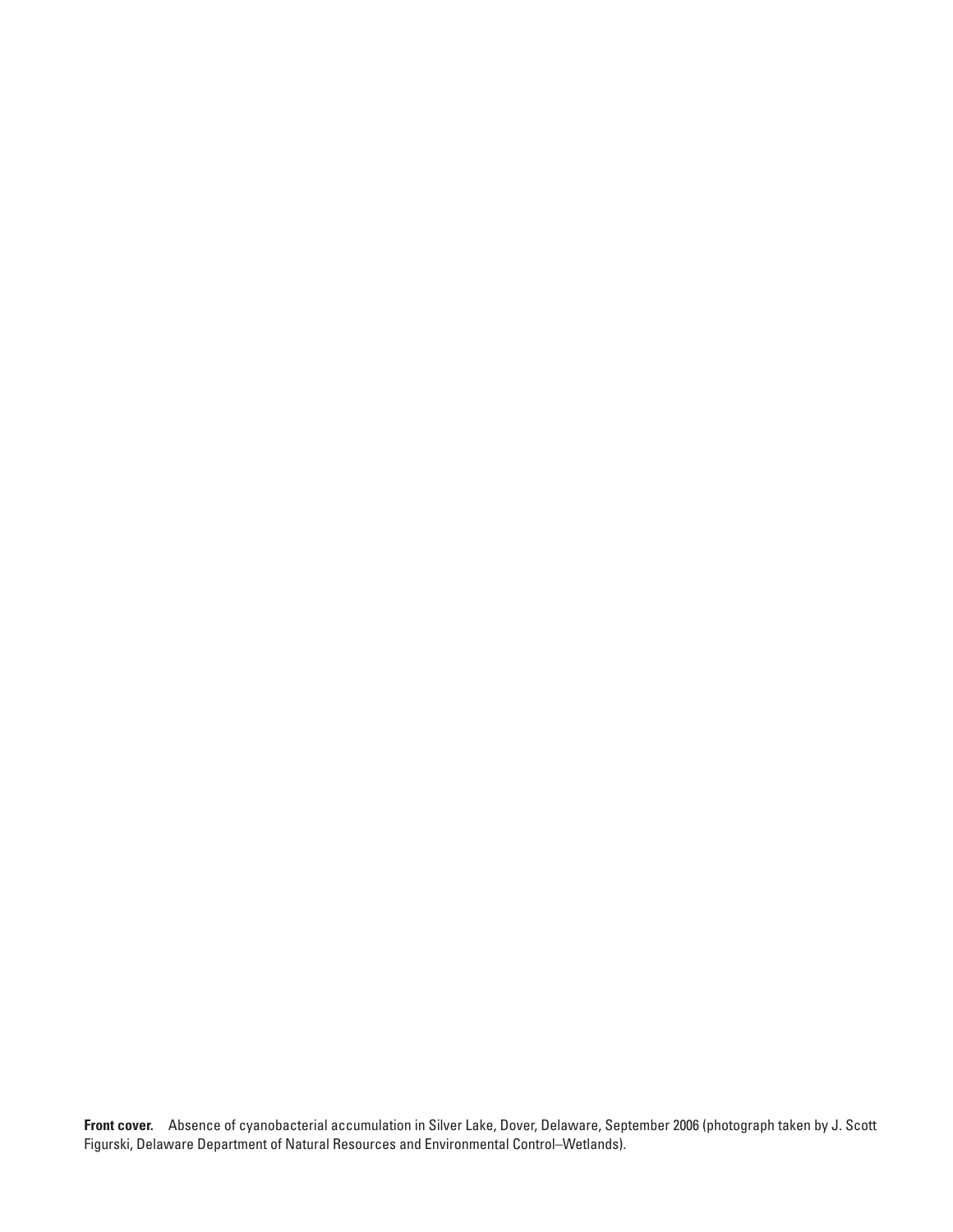# **Comparison of Two Cell Lysis Procedures for Recovery of Microcystins in Water Samples from Silver Lake in Dover, Delaware, with Microcystin Producing Cyanobacterial Accumulations**

By Keith A. Loftin, Michael T. Meyer, Fernando Rubio, Lisa Kamp, Edythe Humphries, and Ed Whereat

Prepared in collaboration with Abraxis, LLC, Delaware Department of Natural Resources and Environmental Control Division of Water Resources Environmental Laboratory, and the University of Delaware

Open-File Report 2008–1341

**U.S. Department of the Interior U.S. Geological Survey**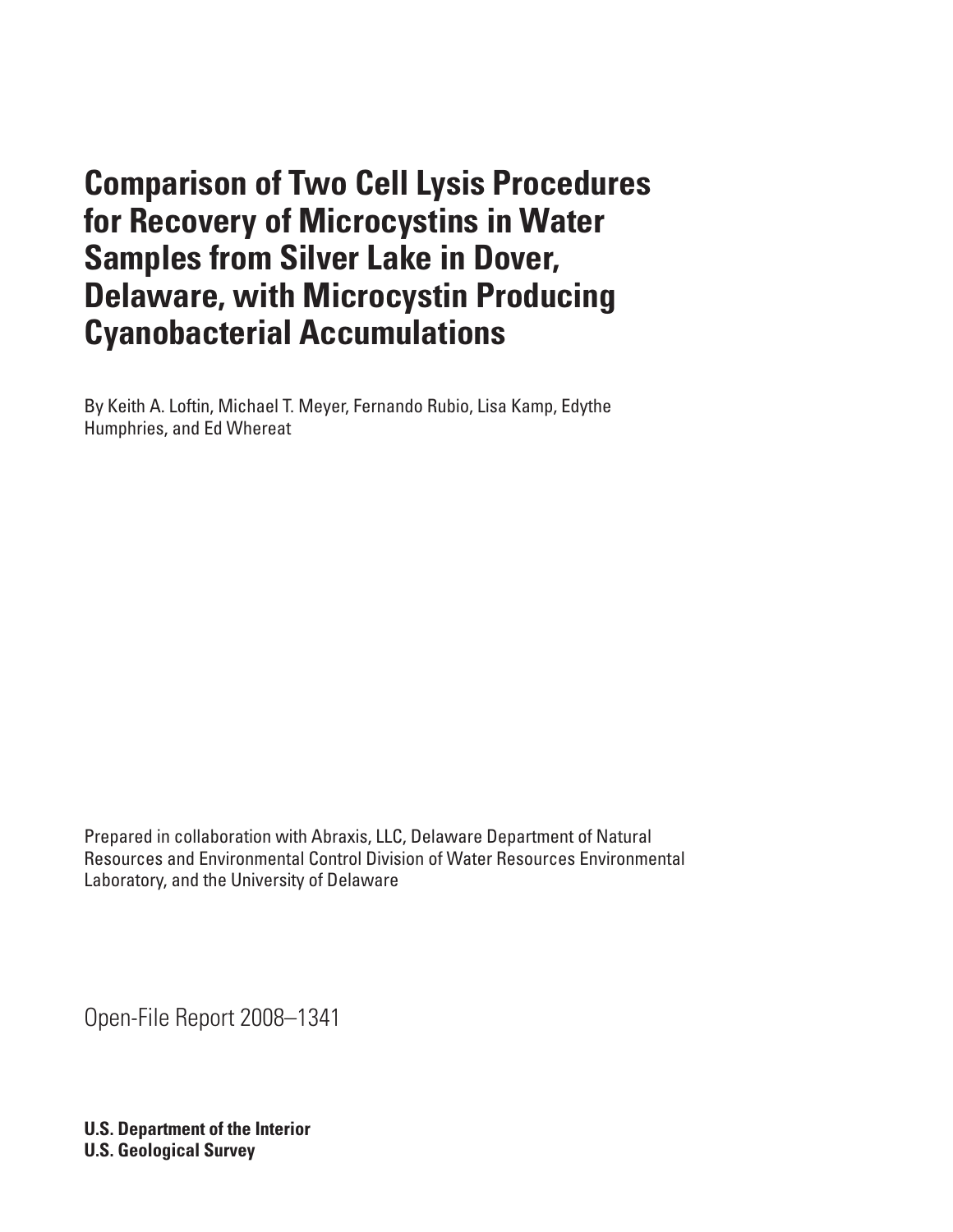### **U.S. Department of the Interior**

DIRK KEMPTHORNE, Secretary

#### **U.S. Geological Survey**

Mark D. Myers, Director

U.S. Geological Survey, Reston, Virginia: 2008

For product and ordering information: World Wide Web: http://www.usgs.gov/pubprod Telephone: 1-888-ASK-USGS

For more information on the USGS—the Federal source for science about the Earth, its natural and living resources, natural hazards, and the environment: World Wide Web: http://www.usgs.gov Telephone: 1-888-ASK-USGS

Any use of trade, product, or firm names is for descriptive purposes only and does not imply endorsement by the U.S. Government.

Although this report is in the public domain, permission must be secured from the individual copyright owners to reproduce any copyrighted materials contained within this report.

Suggested citation:

Loftin, K. A., Meyer, M.T., Rubio, F., Kamp, L., Humphries, E., Whereat, E., 2008, Comparison of two cell lysis procedures for recovery of microcystins in water samples from Silver Lake in Dover, Delaware with microcystin producing cyanobacterial accumulations: USGS Open-File Report 2008–1341, 9 p.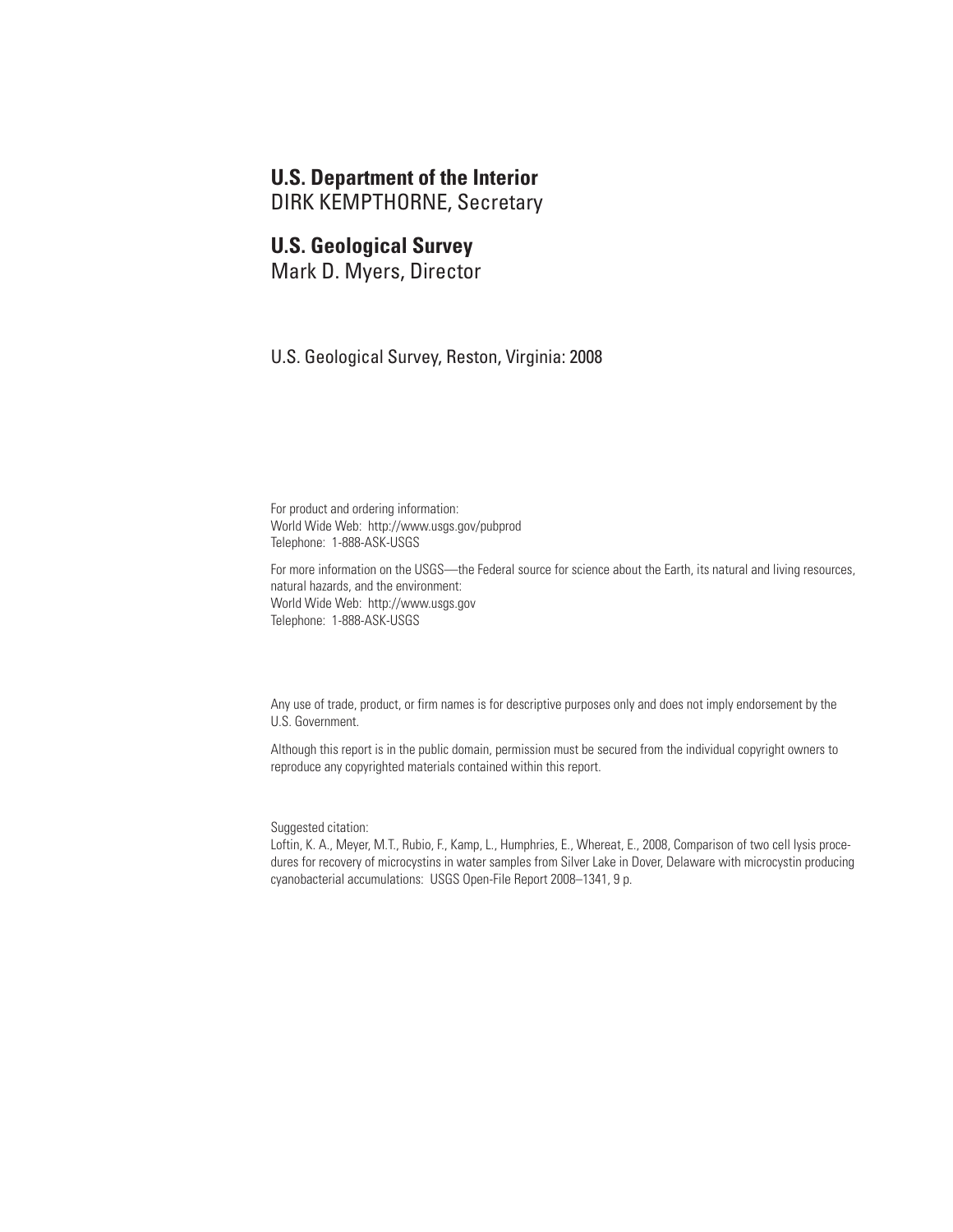## **Contents**

| Calibration Solutions for Liquid Chromatography Tandem Mass Spectrometry (LC/MS/MS).2   |  |
|-----------------------------------------------------------------------------------------|--|
|                                                                                         |  |
|                                                                                         |  |
| Identification and Cell Count Approximation of Potential Toxin Producing Cyanobacteria4 |  |
|                                                                                         |  |
| Monoclonal Enzyme Linked Immunosorbent Assay for Microcystins and Nodularins4           |  |
| Liquid Chromatography Tandem Mass Spectrometry for Cyanotoxins5                         |  |
|                                                                                         |  |
|                                                                                         |  |
|                                                                                         |  |

## **Tables**

| 1. | Compounds and liquid chromatography/tandem mass spectrometry (LC/MS/MS) tran-                                                                                  |
|----|----------------------------------------------------------------------------------------------------------------------------------------------------------------|
|    | 2. Percent cross reactivity of several microcystins and nodularin-R for Abraxis monoclo-<br>nal microcystins and nodularins enzyme-linked immunosorbent assay5 |
| 3. | Liquid chromatography/tandem mass spectrometry (LC/MS/MS) gradient for separa-                                                                                 |
| 4. | Cyanotoxin concentrations by liquid chromatography/tandem mass spectrometry                                                                                    |
| 5. | Cross-reactivity corrected liquid chromatography/tandem mass spectrometry                                                                                      |
| 6. | Statistical summary of microcystin recovery for samples processed by QuikLyse™                                                                                 |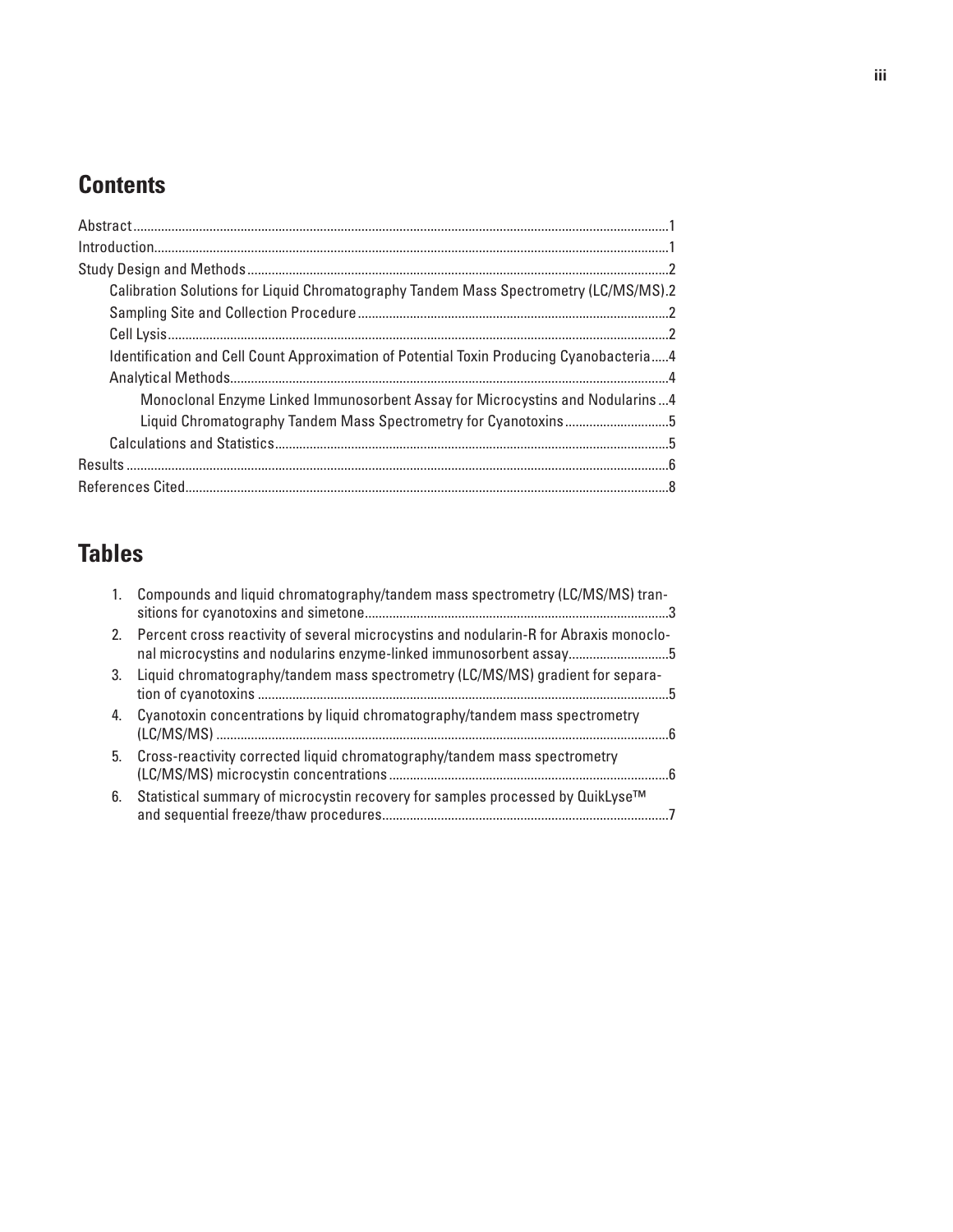## **Conversion Factors**

| <b>Multiply</b>                       | By                     | <b>To obtain</b>       |
|---------------------------------------|------------------------|------------------------|
|                                       | Length                 |                        |
| micrometer $(\mu m)$                  | $3.937 \times 10^{-5}$ | inch (in.)             |
| millimeter (mm)                       | 0.03937                | inch (in.)             |
|                                       | Volume                 |                        |
| liter $(L)$                           | 0.2642                 | gallon (gal)           |
| milliliter $(mL)$                     | $2.642 \times 10^{-4}$ | gallon (gal)           |
| microliter $(\mu L)$                  | $2.642 \times 10^{-7}$ | gallon (gal)           |
| microgram per milliliter $(\mu g/mL)$ | 1.0                    | part per million (ppm) |
| microgram per Liter (µg/L)            | 1.0                    | part per billion (ppb) |

Temperature in degrees Celsius (°C) may be converted to degrees Fahrenheit (°F) as follows:  $\textdegree$ F=(1.8× $\textdegree$ C)+32

Temperature in degrees Fahrenheit (°F) may be converted to degrees Celsius (°C) as follows:

 $°C = (°F-32)/1.8$ 

## **Abbreviated Water-Quality Units**

gram (g) microgram per liter (µg/L) microgram per milliliter (µg/mL) microliter per minute (µL/min) milligram per milliliter (mg/mL) milliliter (mL) milliliter per minute (mL/min) cells per milliliter (cells/mL)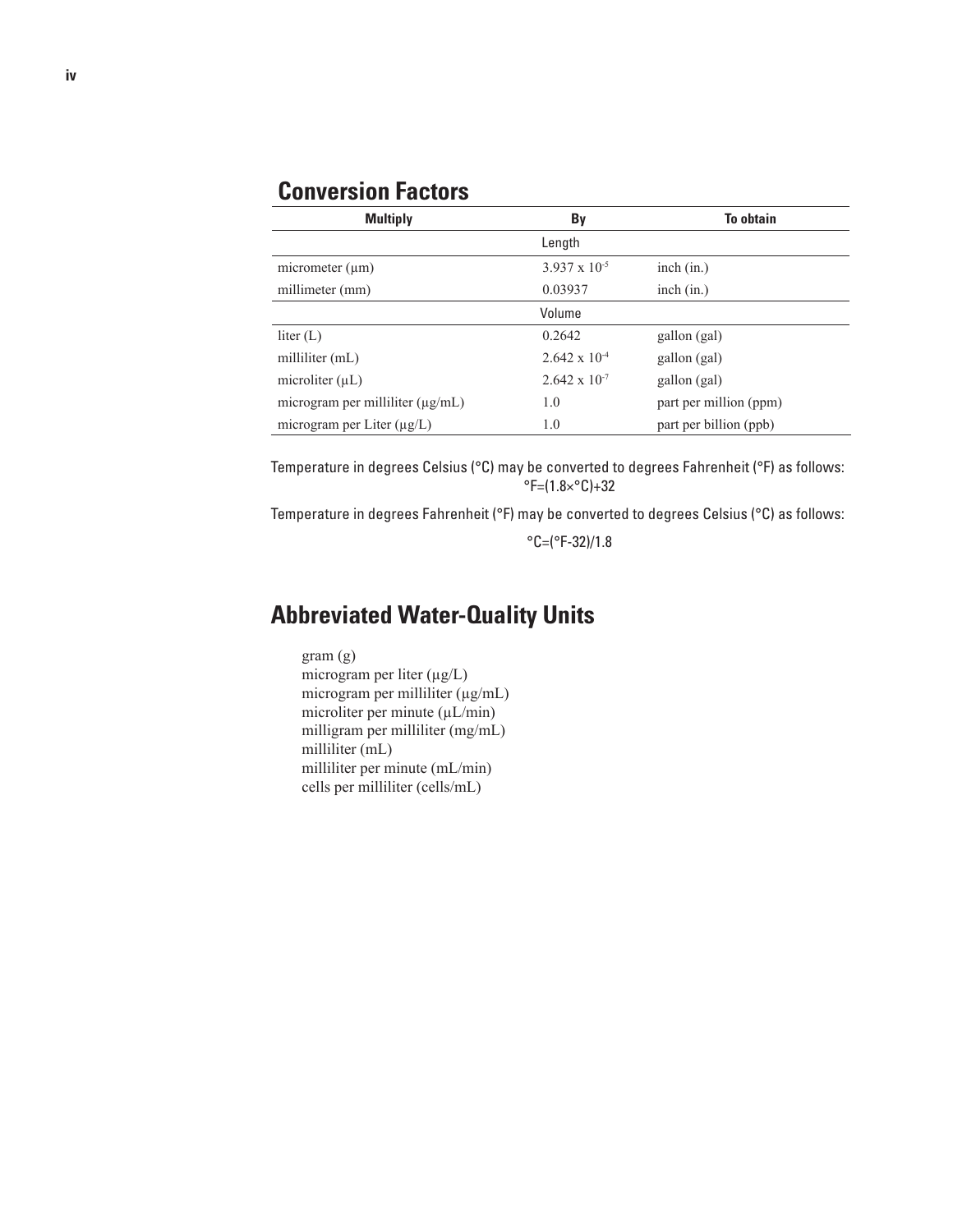## **Other Abbreviations Used in This Report**

| 士                   | plus or minus                                                                                                                                                     |
|---------------------|-------------------------------------------------------------------------------------------------------------------------------------------------------------------|
| <b>PRSD</b>         | percent relative standard deviation                                                                                                                               |
| $\alpha$            | alpha, the statistical probability of a type I error                                                                                                              |
| CAS                 | <b>Chemical Abstracts Service</b>                                                                                                                                 |
| CI.                 | confidence interval at a defined type I error level $(\alpha)$                                                                                                    |
| Delaware DNRECDWREL | State of Delaware Department of Natural Resources and Environmental<br>Control Division of Water Resources Environmental Laboratory                               |
| <b>ELISA</b>        | enzyme-linked immunosorbent assay                                                                                                                                 |
| $ES+$               | Electrospray Positive Ionization                                                                                                                                  |
| ES-                 | Electrospray Negative Ionization                                                                                                                                  |
| <b>ISTD</b>         | internal standard                                                                                                                                                 |
| LC/MS/MS            | liquid chromatography/tandem mass spectrometry                                                                                                                    |
| <b>MRM</b>          | multiple reaction monitoring                                                                                                                                      |
| n                   | a statistical nomenclature used to represent the number of<br>measurements                                                                                        |
| <b>OGRL</b>         | Organic Geochemistry Research Laboratory, USGS                                                                                                                    |
| Q                   | Quantifying MRM transition                                                                                                                                        |
| sp.                 | when used in conjunction with a cyanobacterial genus name, $sp$ . is a<br>generic designation for all species within a given genus (for example,<br>Anabaena sp.) |
| <b>USGS</b>         | U.S. Geological Survey                                                                                                                                            |
| V/V                 | volume-to-volume                                                                                                                                                  |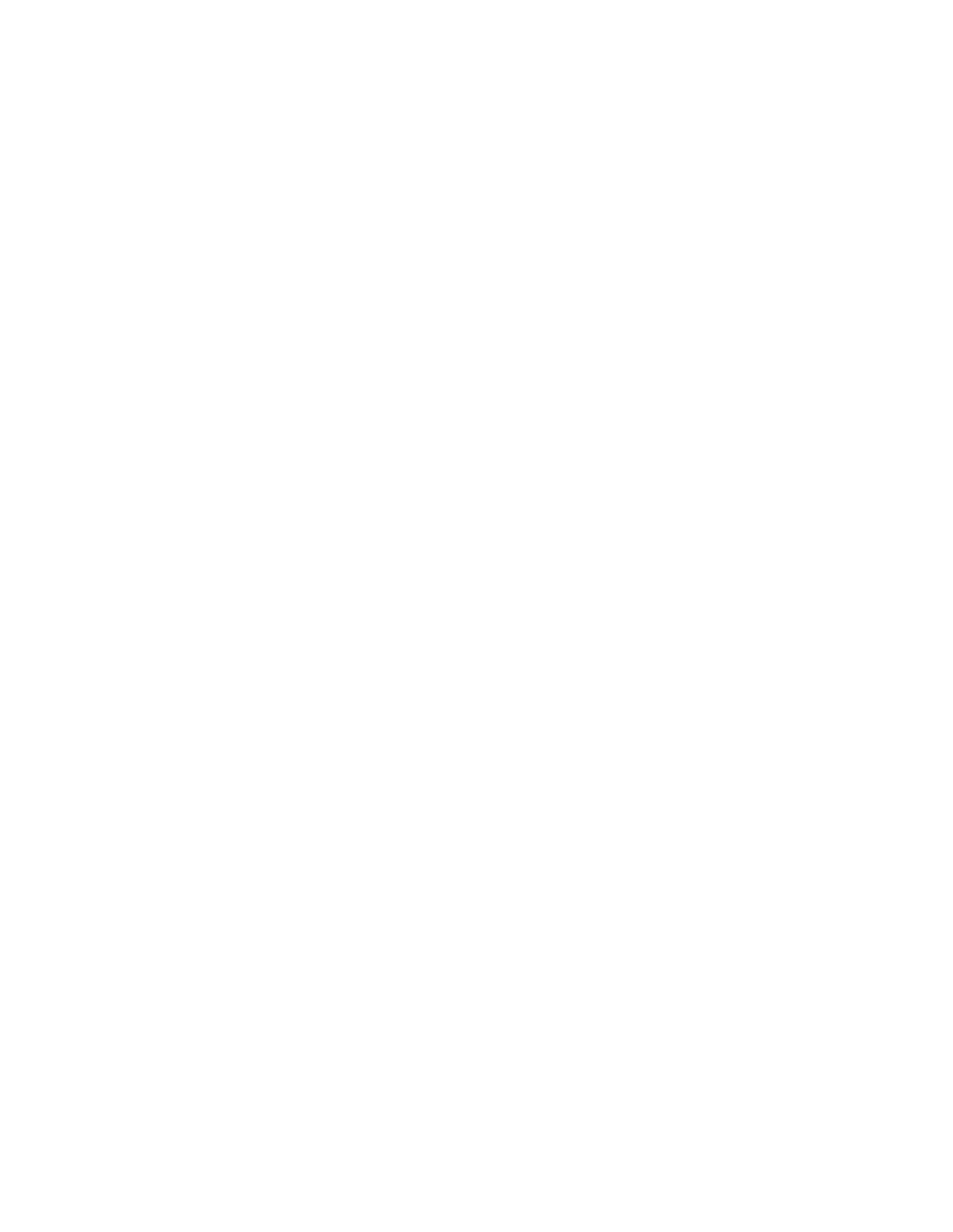# **Comparison of Two Cell Lysis Procedures for Recovery of Microcystins in Water Samples from Silver Lake in Dover, Delaware with Microcystin Producing Cyanobacterial Accumulations**

By Keith A. Loftin, Michael T. Meyer, Fernando Rubio, Lisa Kamp, Edythe Humphries, and Ed Whereat

### **Abstract**

A collaboration was developed between Abraxis, LLC, the State of Delaware Department of Natural Resources and Environmental Control Division of Water Resources Environmental Laboratory, the University of Delaware, and the United States Geological Survey to investigate the efficacy of the QuikLyse™ procedure developed by Abraxis, LLC as an alternative cell-lysis technique suitable for use with an existing liquid chromatography/tandem mass spectrometry research method developed at the United States Geological Survey Organic Geochemistry Research Laboratory to analyze cyanotoxins. A comparison of three sequential freeze/thaw cycles versus QuikLyse™, a proprietary chemical lysis procedure was conducted on four water samples collected from Silver Lake in Dover, Delaware. Results from the Abraxis Microcystins-DM enzyme-linked immunosorbent assay and liquid chromatography/tandem mass spectrometry were tabulated as a function of the cell lysis technique. Stastical comparison of percent relative standard deviations showed no significant difference ( $\alpha$  = 0.05) between both cell-lysis techniques when measured by enzyme-linked immunosorbent assay or liquid chromatography/tandem mass spectrometry for three of the four samples.

### **Introduction**

Cyanobacterial blooms and accumulations in surface waters have long been viewed as an environmental and aesthetic problem because of the effects they have had on dissolved oxygen in surface water, leading to fish kills, and odor issues. The discovery of toxin production in cyanobacteria however, created an elevated level of concern for human and ecological health (Chorus and Bartram, 1999). One of the more commonly occurring classes of cyanotoxins are the microcystins, which are cyclic heptapeptides, produced by several cyanobacterial species, including *Anabaena sp.*

and *Microcystis sp*. Microcystins are believed to be produced and maintained intracellularly throughout the cyanobacterial growth cycle and released upon cell death or perhaps even leaking out of the cell as apoptosis is approached (Chorus and Bartram, 1999). Generally, exposure to microcystins in humans or animals can occur by several pathways including consumption of raw or inadequately treated water, consumption of organisms with accumulated toxins, aerosols, and direct skin contact (Dawson, 1998; Milutinović and others, 2003; Orr and others, 2003; Orr and others, 2001; Jacquet and others, 2004; Li and others, 2004; Benson and others, 2005; Chorus and Bartram, 1999). As a result of the various pathways of exposure and the variability observed in toxin dose depending on the life cycle of the cyanobacterial bloom, it may be important to measure dissolved and total toxin concentrations. Dissolved-phase toxin concentrations indicate the available toxin present in the aqeous-phase. Total toxin concentrations indicate the maximum exposure one is likely to encounter under those sampling conditions. When total toxin and dissolved toxin concentrations are evaluated together, information can be obtained regarding the status of the cyanobacterial bloom life cycle. For example, if total toxin concentrations agree with dissolved-phase toxin concentrations, this might indicate that the bloom has undergone senescence and already has released all toxin into the dissolved-phase; however, in the opposite scenario where dissolved-phase concentrations are much lower or not measureable compared to total toxin concentrations, this might indicate that the bloom was in its earlier stages of life. Therefore, it is advantageous to have the ability to quantitatively measure dissolved and total toxin concentrations where it is necessary to have a viable cell-lysis technique in the laboratory setting to obtain the total toxin results (Graham and others, 2008).

Rapid results in certain cases are strongly desired by state and local decision makers with responsibily for beach and/ or lake closures to protect public health. In the absence of reliable toxin data, officials are compelled to make unsubstantiated decisions that must strike a socially acceptable balance between public health if recreational areas are left open during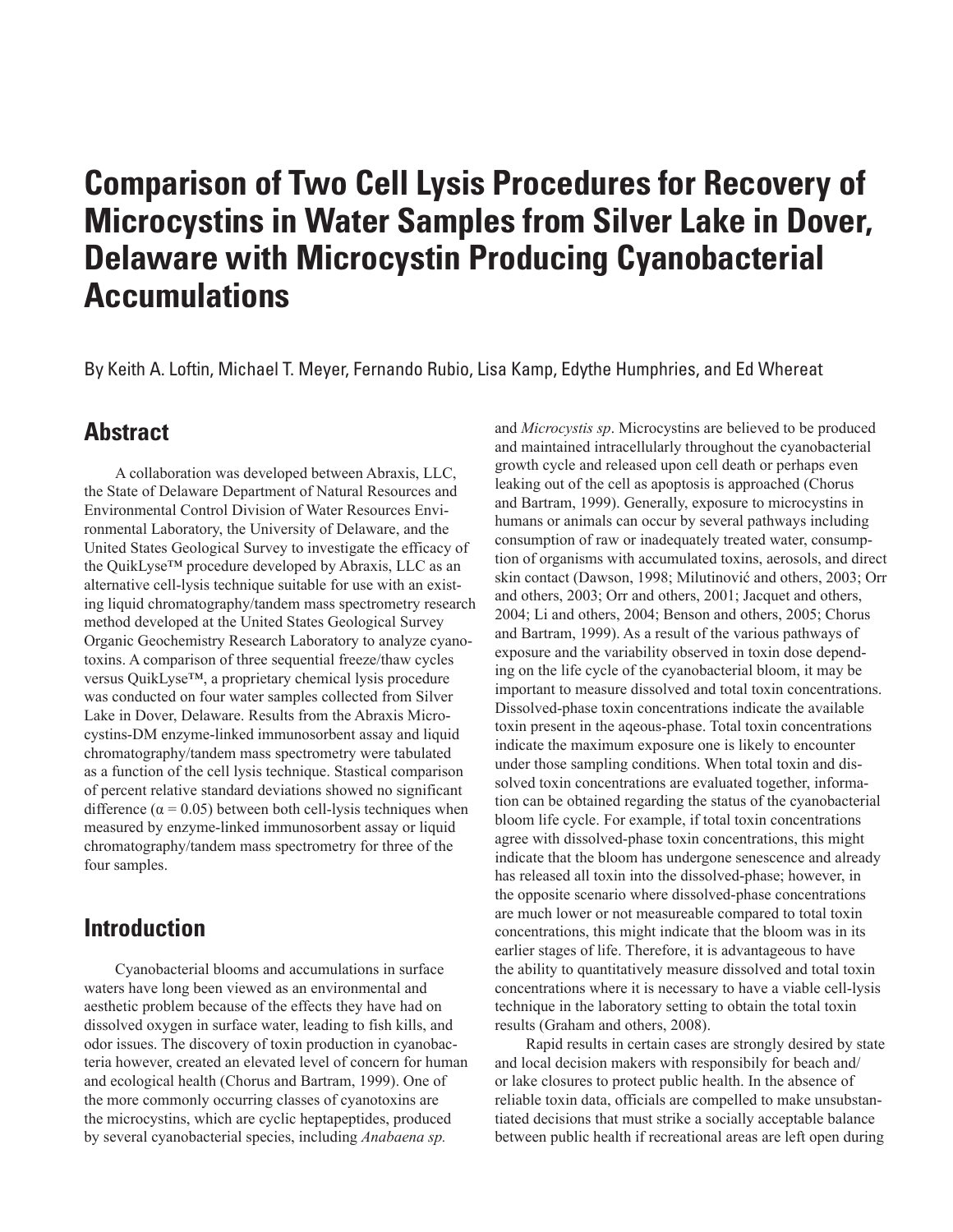toxic bloom events and lost tourism revenue if they are closed. Portable enzyme-linked immunosorbent assays (ELISA) have been developed during the last few years that reduce the time to achieve these results; however, until recently (2008) ELISAs were not equipped to analyze the total toxin concentration because cell-lysis techniques are not transferred easily to the field.

Several techniques previously have been used in the laboratory, including successive freeze-thaw cycles, autoclavation, sonication, boiling, and solvent extraction (Chorus and Bartram, 1999; Lahti and others, 1997; Fastner and others, 1998; Tsuji and others, 1994; Lawton and others, 1995; Spoof and others, 2003; Barco and others, 2005; Dahlmann and others, 2003). Drawbacks to most of these techniques, except solvent extraction, are that most of them are not readily amenable for use in the field and take a significant amount of sample processing time; however recently (2008), a proprietary set of reagents called QuikLyse™, was developed and introduced by Abraxis, LLC (Warminster, PA) for cell-lysis of cyanobacteria and is packaged with their ELISA for microcystin and nodularin analysis in the 96-well plate format and a portable ELISA for field use. Decision makers frequently want more information about their systems to aid them in future decisions and, therefore, may desire to know which microcystin variants were present since they vary in toxicity. Whereas ELISA is useful as a quantitative screening tool, specificity is gained through the use of techniques such as liquid chromatography/ tandem mass spectrometry (LC/MS/MS).

The U.S. Geological Survey Organic Geochemistry Research Laboratory (OGRL) routinely conducts microcystin ELISA and LC/MS/MS on samples for cyanotoxin analyses. Since cell-lysis frequently is a rate limiting step in the duration a toxin sample may spend in a laboratory before results are available, it was desirable to investigate the effects the QuikLyse reagents™ might have on LC/MS/MS analyses. Since data interpretation can be affected by the cell lysis procedure used, a comparison of the existing cell lysis procedure (sequential freeze/thaw) used at the OGRL versus the Quik-Lyse reagent™ was conducted to assess if the QuikLyse™ procedure might be worth further investigation as a replacement to the time intensive sequential freeze/thaw process. Samples were collected by the State of Delaware Department of Natural Resources and Environmental Control Division of Water Resources Environmental Laboratory (Delaware DNRECDWREL) from Silver Lake in Dover, Delaware. Potential cyanotoxin producers were identified and cell counts conducted at the University of Delaware as a secondary objective on samples collected in the vicinity and at the same time as the toxin samples. All samples were homogenized and split at the OGRL. Cell lysis and ELISA were conducted at Abraxis, LLC using the QuikLyse™ reagents and the Microcystin-DM kit. Lysed samples were analyzed by LC/MS/MS at the OGRL.

### **Study Design and Methods**

#### **Calibration Solutions for Liquid Chromatography Tandem Mass Spectrometry (LC/MS/MS)**

For cyantoxin standards, Anatoxin-a (ANAA) was obtained from A.G. Scientific (San Diego, CA). Domoic acid (DMAC), lyngbyatoxin-A (LYGA), microcystins -LA (MCLA), -LF (MCLF), -LR (MCLR), -LW (MCLW), -RR (MCRR), and okadaic acid (OKAC) were obtained from Calbiochem (Darmstadt, Germany). Microcystins –YR was obtained from Sigma-Aldrich (St. Louis, MO). Microcystin-LY was obtained from Alexis (San Diego, CA), and cylindrospermopsin (CYLS), deoxycylindrospermopsin (DCYL), and Nodularin-R (NODR) were obtained from Abraxis, LLC (Warminster, PA). Two letter designations used after the word microcystin or one letter designations after nodularin are abbreviations used for the pertinent amino acid subsititution on the cyclic part of these molecules. Cyanotoxins standards were used as received, treated as 100 percent pure, and diluted to100 micrograms per milliliter (µg/mL) in LC/MS grade methanol (Burdick and Jackson, Morristown, NJ). Simetone was used as an internal standard and was obtained from Chem-Service (West Chester, PA). A list of the toxins studied and their abbreviations is given in table 1.

#### **Sampling Site and Collection Procedure**

Four water samples with an observable cyanobacterial accumulation were collected by the State of Delaware Department of Natural Resources and Environmental Control Division of Water Resources Evironmental Laboratory (Delaware DNRECDWREL) on September 13, 2007, at Silver Lake (39.1741 degrees north, -75.5286 degrees west) in Dover, Delaware. Grab samples were collected in 2 liter (L) polypropylene containers and shipped on ice overnight to minimize cell lysis (Graham and others, 2008). Homogenized aliquots in 250 milliliter (mL) amber glass bottles were shipped on ice overnight to Abraxis, LLC.

#### **Cell Lysis**

Each sample was homogenized, split, and lysed by one of two techniques, sequential freeze/thaw (Chorus and Bartram, 1999, Graham and others, 2008, Sangolkar and others, 2006) or the Abraxis QuikLyse™ reagents. Sample aliquots were divided into two, 40-mL glass vials with Teflon lined caps, one for each cell-lysis technique.

Aliqouts processed by the sequential freeze/thaw procedure were placed in a freezer (–20 ºC (degrees Celsius) until frozen and then thawed at room temperature (approximately 25 ºC) in the absence of light. This process was repeated two additional times for a total of three complete cycles.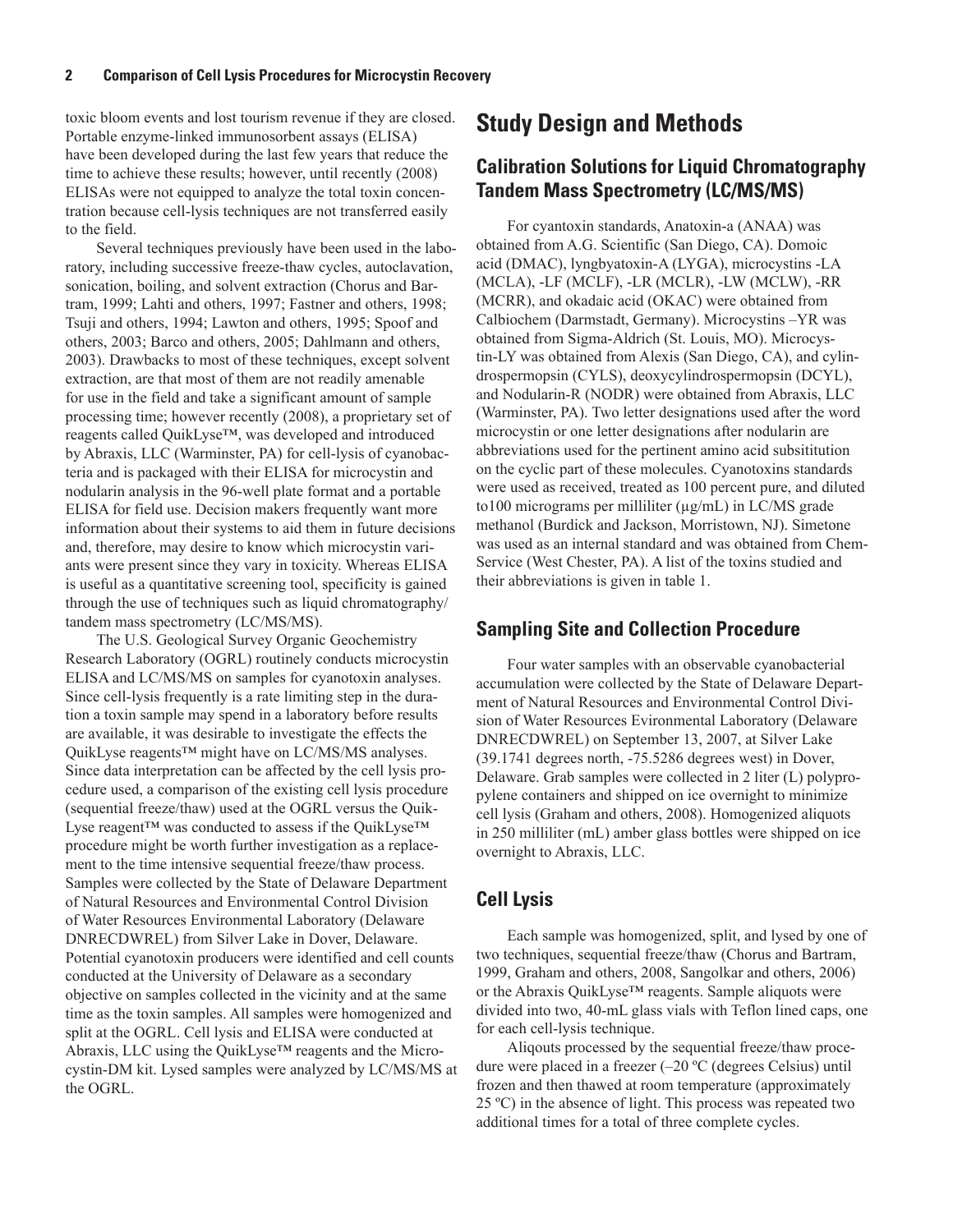**Table 1.** Compounds and liquid chromatography/tandem mass spectrometry (LC/MS/MS) transitions for cyanotoxins and simetone.

[CAS, Chemical Abstract Service number; ES+, Electrospray Positive Mode; ES-, Electrospray Negative Mode; EM, Exact mass calculated by ChemDraw Ultra 9.0.1, CambridgeSoft, Inc.; ISTD, Internal Standard, MRM, Multiple Reaction Monitoring, No CAS was available; Q, Quantifying MRM transition; —, no additional data]

| <b>Compound</b>                                                    | <b>Abbreviation</b> | <b>lonization</b> mode    | <b>MRM Transition</b>                                            | <b>MRM</b><br>ratio <sup>1</sup> | <b>Retention time</b><br>(minutes) |
|--------------------------------------------------------------------|---------------------|---------------------------|------------------------------------------------------------------|----------------------------------|------------------------------------|
| Anatoxin-A<br>CAS [64285-06-9]                                     | <b>ANAA</b>         | $ES+$                     | 166.0 / 90.9<br>166.0 / 131.2                                    | 0.45<br>.53                      |                                    |
| EM: 166.12<br>Cylindrospermopsin<br>CAS [14345-90-8]<br>EM: 415.12 | <b>CYLS</b>         | $ES+$                     | 166.0 / 148.9<br>416.3 / 176.2<br>416.3 / 194.2<br>416.3 / 336.0 | Q<br>.35<br>.83<br>.48           | 7.9<br>$\equiv$                    |
|                                                                    |                     | ES-                       | 414.1/272.1<br>414.1 / 302.2                                     | $\mathbf Q$<br>.18               | 6.5                                |
| Deoxycylindrospermopsin<br>CAS [NA]<br>EM: 399.12                  | <b>DCYL</b>         | $ES+$                     | 400.4 / 176.1<br>400.4 / 194.1                                   | .66<br>Q                         | 8.3                                |
| Domoic Acid<br>CAS[14277-97-5]<br>EM: 311.14                       | <b>DMAC</b>         | $ES+$                     | 312.2 / 220.1<br>312.2 / 266.2                                   | Q<br>.19                         | 9.9                                |
| Lyngbyatoxin-a<br>CAS[70497-14-2]<br>EM: 437.30                    | <b>LYGA</b>         | $ES+$                     | 438.2 / 296.1                                                    | Q                                | 18.3                               |
| Microcystin-LA<br>CAS [96180-79-9]<br>EM: 909.48                   | <b>MCLA</b>         | ES-                       | 908.9 / 128.2<br>908.9 / 890.8                                   | Q<br>.72                         | 16.8                               |
| Microcystin-LF<br>CAS [154037-70-4]<br>EM: 985.52                  | <b>MCLF</b>         | ES-                       | 984.7 / 127.7<br>984.7 / 966.5                                   | .26<br>Q                         | 19.0                               |
| Microcystin-LR<br>CAS [101043-37-2]<br>EM: 994.55                  | <b>MCLR</b>         | $ES+$                     | 995.7 / 135.2<br>995.7 / 213.2                                   | .08<br>.06                       |                                    |
|                                                                    |                     | $\mathop{\hbox{\rm ES-}}$ | 993.5 / 128.1<br>993.6 / 975.8                                   | .61<br>${\bf Q}$                 | 13.3                               |
| Microcystin-LW<br>CAS [157622-02-1]<br>EM: 1024.53                 | $\sf MCLW$          | $\mathop{\hbox{\rm ES-}}$ | 1,023.5 / 128.0<br>1,023.5 / 1,005.8                             | .70<br>${\bf Q}$                 | 18.0                               |
| Microcystin-LY<br>CAS [123304-10-9]<br>EM: 1001.51                 | <b>MCLY</b>         | $ES+$                     | 1,002.7 / 135.0<br>1,002.7/984.8                                 | .13<br>.06                       |                                    |
|                                                                    |                     | $_{\rm ES}$ -             | 1,000.7 / 128.1<br>1,000.7/982.2                                 | .71<br>${\bf Q}$                 | 16.8                               |
| Microcystin-RR<br>CAS [111755-37-4]<br>EM: 1037.57                 | <b>MCRR</b>         | $ES+$                     | 520.0 / 135.0<br>520.0 / 213.2<br>520.0 / 103.0                  | Q<br>.11<br>.65                  | 11.8                               |
|                                                                    |                     | ES-                       | 1,036.6 / 128.3<br>1,036.6 / 1,018.6                             | $.08\,$<br>.24                   |                                    |
| Microcystin-YR<br>CAS [101064-48-6]<br>EM: 1044.53                 | <b>MCYR</b>         | $ES+$                     | 1,045.8 / 135.2<br>1,045.8 / 213.0                               | .09<br>.06                       |                                    |
|                                                                    |                     | $\mathop{\hbox{\rm ES-}}$ | 1,043.7/128.2<br>1,043.7 / 1,025.8                               | .58<br>Q                         | 12.9                               |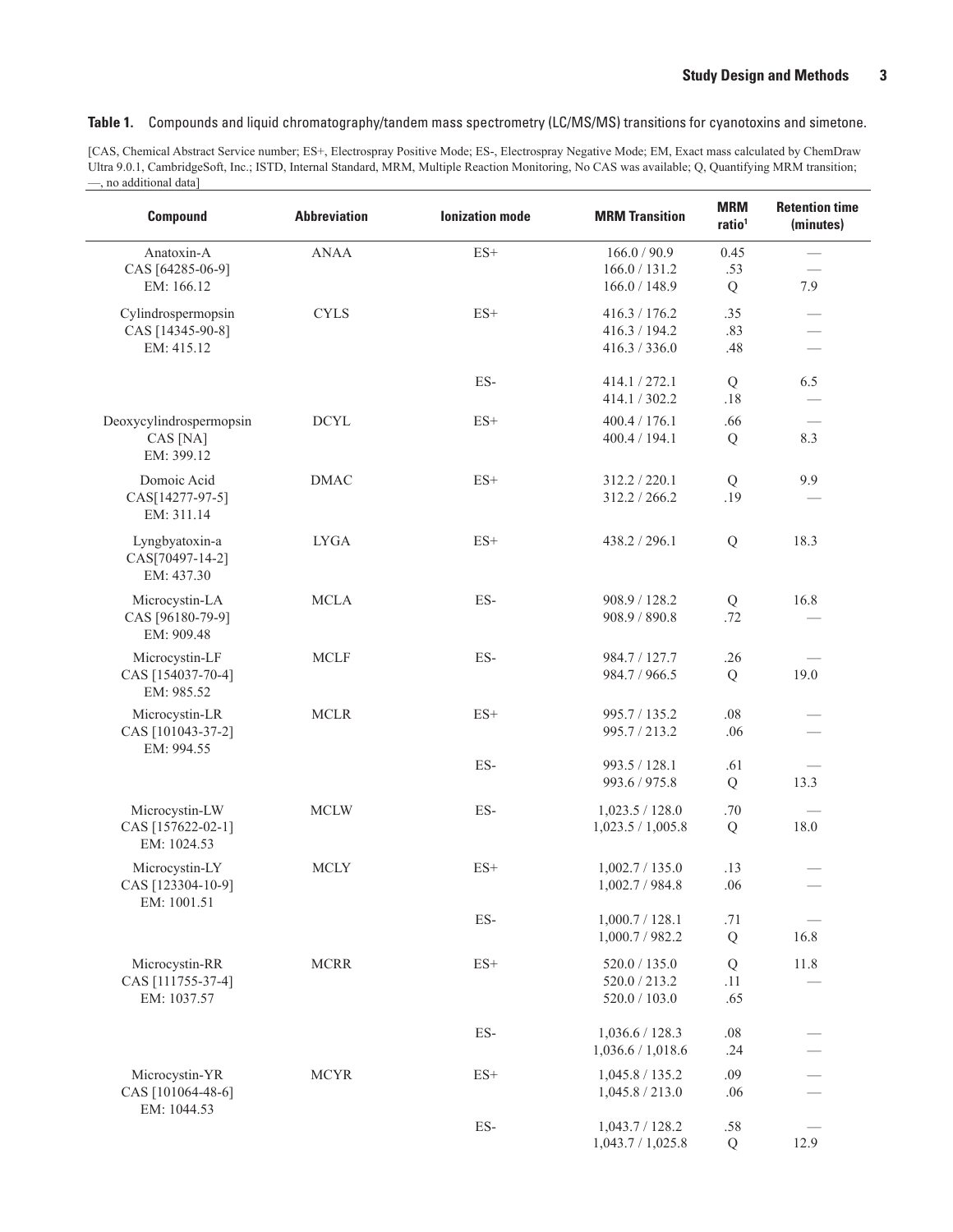#### **4 Comparison of Cell Lysis Procedures for Microcystin Recovery**

**Table 1.** Compounds and liquid chromatography/tandem mass spectrometry (LC/MS/MS) transitions for cyanotoxins and simetone.—Continued

[CAS, Chemical Abstract Service number; ES+, Electrospray Positive Mode; ES-, Electrospray Negative Mode; EM, Exact mass calculated by ChemDraw Ultra 9.0.1, CambridgeSoft, Inc.; ISTD, Internal Standard, MRM, Multiple Reaction Monitoring, No CAS was available; Q, Quantifying MRM transition; —, no additional data]

| <b>Compound</b>                         | <b>Abbreviation</b> | <b>Ionization mode</b> | <b>MRM Transition</b> | <b>MRM</b><br>ratio <sup>1</sup> | <b>Retention time</b><br>(minutes) |
|-----------------------------------------|---------------------|------------------------|-----------------------|----------------------------------|------------------------------------|
| Nodularin-R                             | <b>NODR</b>         | $ES+$                  | 825.7 / 135.1         | 0.25                             |                                    |
| CAS[118399-22-7]                        |                     |                        | 825.7/227.2           | .14                              |                                    |
| EM: 824.44                              |                     |                        |                       |                                  |                                    |
|                                         |                     | $ES-$                  | 823.6 / 128.2         | .33                              |                                    |
|                                         |                     |                        | 823.6 / 805.6         | Q                                | 12.9                               |
| Okadaic Acid                            | OKAC                | $ES-$                  | 803.6 / 113.0         | .48                              |                                    |
| CAS[78111-17-8]                         |                     |                        | 803.6 / 151.1         | .19                              |                                    |
| EM: 804.47                              |                     |                        | 803.6 / 255.1         | $\mathbf Q$                      | 16.7                               |
| Simetone<br>CAS[673-04-1]<br>EM: 197.24 |                     | $ES+$                  | 198.1 / 124.1         | <b>ISTD</b>                      | 10.7                               |

1 MRM Ratio, this ratio is equal to the area ratio (analyte area/ internal standard area) of the quantifying transition to the confirming transition.

Aliqouts (1 mL) processed by the QuikLyse<sup>TM</sup> reagents (Abraxis, LLC, 2008) were shaken for 2 minutes in vials containing QuikLyse™ reagent A followed by an 8 minute room temperature incubation. Reagent papers containing dried QuikLyse™ reagent B were then added and shaken for an additional 2 minutes followed by an additional 8 minute room temperature incubation. Samples lysed by both techniques were then filtered using the QuikLyse™ filtering system (Abraxis, LLC, Warminster, PA) where each sample was drawn into a disposable pipette followed by attachment of a filter tip. Samples were filtered dropwise into 4 mL clean glass vials (Abraxis QuikLyse™ reagent procedure) and analyzed immediately by the Abraxis Microcystins-DM ELISA. Aliqouts of samples lysed by both techniques also were shipped overnight to the OGRL on ice for LC/MS/MS analysis.

Standard safety protocols should be used when working with the QuikLyse™reagents such as gloves and safety glasses. In case of skin contact, rinse exposed area thoroughly with water. Since the reagent is concentration dependent, the lysis rate decreases with decreasing reagent concentration.

### **Identification and Cell Count Approximation of Potential Toxin Producing Cyanobacteria**

Microscopic identification and approximation of potential toxin producing bacteria was conducted at the University of Delaware. A near shore cove sample and and an offshore cove sample were screened the same day samples were collected using a standard microscope (American Optical Corp., model 60) and taxonomy according to Wehr and Sheath, 2003. Three 40 microliter  $(\mu L)$  drops were placed on separate conventional

microscope slides with coverslips. Cell density estimates were based on counting filaments or cell aggregates in ten random fields of view for each drop and reported as cells/mL (Whereat and others, 2004). Magnification was at a 100 X for *Microcystis sp.* and *Cylindrospermopsis sp.*, and ranged from 100 to 450 X for *Anabaena sp.* The depth of water under the cover slip was estimated at 80 micrometers  $(\mu m)$ .

#### **Analytical Methods**

Analyses of the split samples processed by both cell lysis techniques were evaluated by a microcystin-LR monoclonal enzyme linked immunosorbent assay (ELISA) at Abraxis, LLC and liquid chromatography tandem mass spectrometry (LC/MS/MS) for microcystins and nodularin-R at the USGS OGRL.

#### Monoclonal Enzyme Linked Immunosorbent Assay for Microcystins and Nodularins

Aliquots (100  $\mu$ L) of samples processed by both the QuikLyse™ reagents and the freeze/thaw technique were analyzed by a monoclonal direct competitive ELISA (Abraxis, LLC, Microcystin ELISA-DM kit), Warminster, PA) with a calibration range  $0.15$  to 5 micrograms per liter ( $\mu$ g/L) based on a MCLR standard and a minimum detection level of 0.10 µg/L. Manufacturer directions were followed for this analysis (Abraxis, LLC, 2007). The ELISA kit is known to be cross reactive with Microcystin LR (MCLR), Microcystin YR (MCYR), Microcystin RR (MCRR), Microcystin LA (MCLA), and Nodularin R (NODR) in addition to several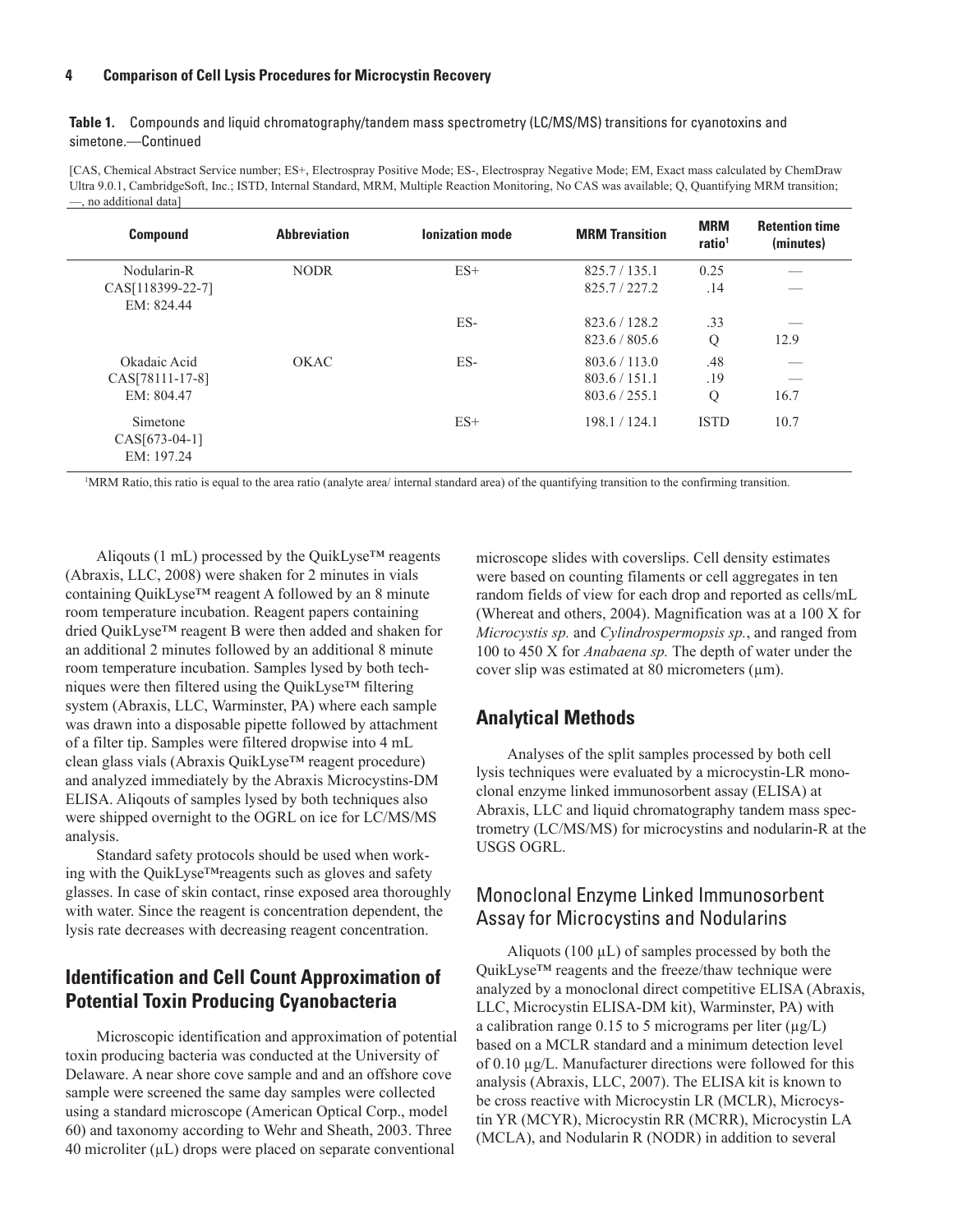other congeners (table 2), thus it is not possible to distinguish between the congeners by ELISA. As a result, all concentrations measured by this assay are reported as micrograms per liter  $(\mu g/L)$  of MCLR equivalents since the calibration curve is based on MCLR. Quantitation for ELISA was based on a four parameter curve fit of a MCLR standard curve (Abraxis Microcystins-DM ELISA Procedure, Abraxis, LLC, 2007).

#### Liquid Chromatography Tandem Mass Spectrometry for Cyanotoxins

An LC/MS/MS Cyanotoxin method was developed after Cong and others, 2006, Dahlman and others, 2003, and Dell' Aversano and others, 2004. Cyanotoxins (MCLA, MCLF, MCLR, MCLW, MCLY, MCRR, MCYR, and NODR) were separated on a Shimadzu Prominence liquid chromatograph (Kyoto, Japan) and detected with an Applied Biosystems API 5000 tandem mass spectrometer (Foster City, CA) in electrospray positive (ES+) and negative (ES-) modes. Source parameters were optimized for the entire suite of compounds (table 1). Compounds were separated by a reverse-phase gradient on a Waters Atlantis dC18 3 µm column [3.0 millimeters (mm) x 150 mm, Milford, MA] preceded by a Waters Atlantis dC18 3 µm guard cartridge (3.9 mm x 20 mm, Milford, MA). Mobile phases consisted of an aqueous 0.1 percent formic acid (mobile phase A) versus 100 percent methanol (mobile phase B) (table 3). The gradient separation shown in table 3 represents the percent mobile phase B used as a function of time with the balance of 100 percent being mobile phase A. Samples were quantitated by standard addition. Unspiked sample aliquots (300  $\mu$ L) were amended with 20  $\mu$ L of a 0.06  $\mu$ g/L

**Table 2.** Percent cross reactivity of several microcystins and nodularin-R for Abraxis monoclonal microcystins and nodularins enzyme-linked immunosorbent assay (Abraxis, LLC, 2007).

| Cyanotoxin            | Cross reactivity (weight/weight) <sup>1</sup> |
|-----------------------|-----------------------------------------------|
| Microcystin-LA (MCLA) | 48                                            |
| Microcystin-LF (MCLF) | 72                                            |
| Microcystin-LR (MCLR) | 100                                           |
| Microcystin-LW (MCLW) | 102                                           |
| Microcystin-LY (MCLY) | 2736                                          |
| Microcystin-RR (MCRR) | 53                                            |
| Microcystin-YR (MCYR) | 64                                            |
| Nodularin-R (NODR)    | 76                                            |

<sup>1</sup> Cross-reactivity was determined on a by weight basis.

2 A cross reactivity value for MCLY was unavailable; therefore, this value was estimated based on the average of the other microcystin crossreactivity values.

**Table 3.** Liquid chromatography/tandem mass spectrometry (LC/MS/MS) gradient for separation of cyanotoxins.

| <b>Time (minutes)</b> | Percent Mobile Phase B <sup>1</sup> |
|-----------------------|-------------------------------------|
| 0.02                  | 5                                   |
| 3.50                  | 5                                   |
| 5.00                  | 30                                  |
| 8.00                  | 60                                  |
| 15.00                 | 95                                  |
| 20.00                 | 95                                  |
| 20.01                 | 5                                   |
| 25.00                 | 5                                   |

<sup>1</sup> Percent Mobile Phase B is the percent of the organic mobile phase by volume used in the chromatographic gradient for separation of cyanotoxins in contrast to percent Mobile Phase A, which is the aqueous mobile phase.

aqueous solution of simetone (ISTD) in amber sample vials with glass microinserts (Wheaton, Millville, NJ) and spiked sample aliquots (300  $\mu$ L) were amended with 20  $\mu$ L of a 30 µg/L solution containing MCLA, MCLF, MCLR, MCLW, MCLY, MCRR, MCYR, NODR, and 0.06 µg/L Simetone (ISTD) yielding a 1.0 µg/L final spike concentration for the standard addition sample.

#### **Calculations and Statistics**

Concentrations for ELISA and LC/MS/MS were corrected for dilution where the QuikLyse™ reagent was utilized by multiplying by a factor of 1.11 (Abraxis QuikLyse™ reagent procedure, Abraxis, LLC 2008).

Direct comparison of ELISA and LC/MS/MS toxin concentrations are not recommended without a conversion of the LC/MS/MS data based on cross-reactivity of the detected congeners before summing concentrations from all congeners. Therefore, individual LC/MS/MS microcystin and nodularin congener concentrations were converted from  $\mu$ g/L of the given congener to µg/L of microcystin-LR equivalents based on:

$$
C_{\text{MC-LR} \text{ Equiv. MCXY}} = C_{\text{MCXY}} C R_{\text{MCXY}}
$$
 (1)

where:

- $C_{\text{MCLR Equity-MCXY}} = A \text{ MCLR equivalent LC/MS/MS}$ concentration for a generic congener, MCXY ( $\mu$ g/L of microcystin-LR equivalents) that is corrected for crossreactivity of the ELISA  $C_{MCYY} = LC/MS/MS$  uncorrected concentration
	- for a generic congener, MCXZ (µg/L of MCXZ equivalents)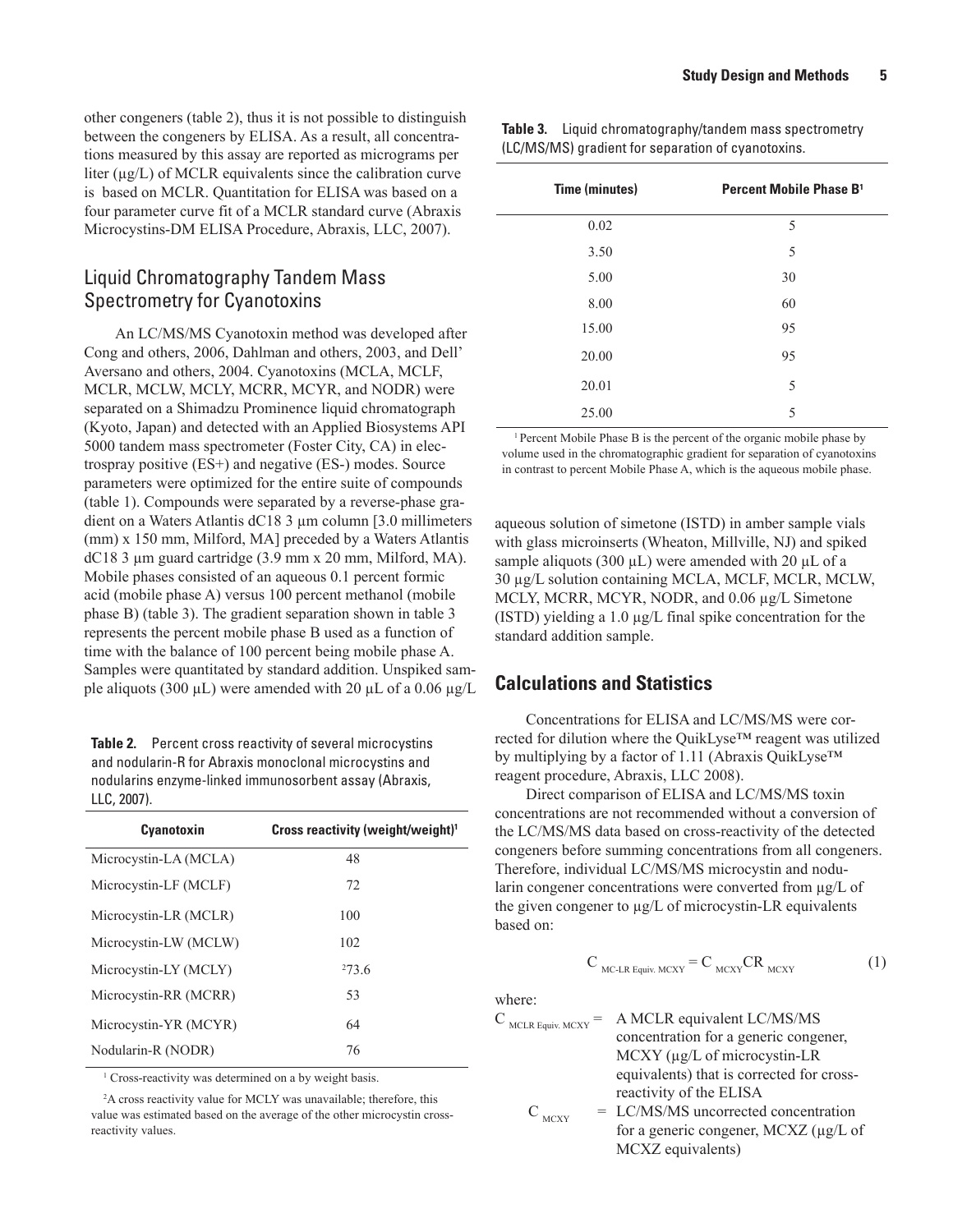$CR_{MCYY}$  = Mass based ELISA cross-reactivity for MCXZ (µg/L of microcystin-LR equivalents)

Since a cross-reactivity value for MCLY was unavailable for the monoclonal ELISA, the cross-reactivities for MCLA, MCLF, MCLR, MCLW, MCRR, and MCYR were averaged and a value of 73.6 was used (table 2). C  $_{\text{MCLR Equity, MCXZ}}$  values were then summed using the following equation:

$$
C_{\text{SMC}} = \Sigma (C_{\text{MC-LR} \text{ Equiv. MCXZ}})_{i}
$$
 (2)

 $C<sub>SMC</sub>$  = the summed MCLR equivalent concentration for each microcystin and nodularin congener measured by LC/MS/ MS ( $\mu$ g/L of microcystin-LR equivalents)

Means and standard deviations (n-1 method) were calculated using Excel functions (AVERAGE and STDEV) (Microsoft Office 2007, Microsoft Corp., 2006), but confidence intervals were not since Excel assumes a t value from an infinite number of n values (samples). Two-sided Student's t-values were used to calculate 95 percent confidence intervals  $(\alpha = 0.05)$  (Skoog and others, 1996).

### **Results**

Three potential toxin producing cyanobacteria were identified in the near shore and offshore cove samples and both samples were dominated by *Anabaena sp.* at 87.4 percent and 96.2 percent, respectively. *Microcystis sp.* was estimated at 9.1 percent and 2.5 percent and *Cylindrospermospis sp.* at 3.5 percent and 1.3 percent in the nearshore and offshore cove samples, respectively. Total cell volumes for these three genera were estimated at 8.2E6 and 1.0E7 cells/mL in the nearshore and offshore cove samples, respectively. Potential toxin producing cyanobacteria identification is useful in conjunction with toxin quantitation to determine if a particular species is insensitive to a particular cell lysis technique.

Microcystins were detected in all samples regardless of cell lysis technique or analytical method. Uncorrected and cross-reactivity corrected microcystin congener concentrations measured by LC/MS/MS are shown in tables 4 and 5. When microcystin congeners were detected in sample aliquots processed by the freeze/thaw technique, the same congeners also were detected in sample aliquots processed with the QuikLyse™ reagents. Of the seven microcystin congeners measured by LC/MS/MS, at least two microcystins were measured in all samples with up to five microcystins of the seven measured in one sample. Specifically, two microcystins were detected in the Cove Offshore 2 sample and Spillway 4

#### **Table 4.** Cyanotoxin concentrations by liquid chromatography/ tandem mass spectrometry (LC/MS/MS).

[MCLF, microcystin-LF; MCLR, microcystin-LR; MCLY, microcystin-LY; MCRR, microcystin-RR; MCYR, microcystin-YR; > 0.10, indicates that value is less than the estimated minimum reporting level of 0.010 micrograms per liter]

| <b>Site location</b> | <b>Concentrations, in micrograms per liter</b> |      |             |      |             |
|----------------------|------------------------------------------------|------|-------------|------|-------------|
|                      | <b>MCLF</b>                                    | MCLR | <b>MCLY</b> | MCRR | <b>MCYR</b> |
| Cove 2               |                                                |      |             |      |             |
| QuikLyse™            | > 0.010                                        | 1.8  | > 0.010     | 1.7  | > 0.010     |
| Freeze/Thaw          | > 0.010                                        | 1.3  | > .010      | 1.2  | > 0.010     |
| Cove Offshore 6      |                                                |      |             |      |             |
| OuikLyse™            | .10                                            | 3.8  | .53         | 6.1  | .093        |
| Freeze/Thaw          | .079                                           | 4.7  | .40         | 3.8  | .087        |
| Cove Offshore 7      |                                                |      |             |      |             |
| QuikLyse™            | .34                                            | 21   | > 0.010     | 15   | .68         |
| Freeze/Thaw          | .25                                            | 26   | > 0.010     | 16   | .58         |
| Spillway 4           |                                                |      |             |      |             |
| OuikLyse™            | > 0.010                                        | 3.2  | > 0.010     | .72  | > 0.010     |
| Freeze/Thaw          | > 0.010                                        | 2.5  | > .010      | .60  | > .010      |

**Table 5.** Cross-reactivity corrected liquid chromatography/ tandem mass spectrometry (LC/MS/MS) microcystin concentrations.

[MCLF, microcystin LF; MCLR, microcystin LR; MCLY, microcystin LY; MCRR, microcystin RR; MCYR, microcystin YR; > 0.10, indicates that value is less than the estimated minimum reporting level of 0.010 micrograms per liter]

| <b>Site location</b> | <b>Concentrations, in micrograms per liter</b> |             |         |             |         |
|----------------------|------------------------------------------------|-------------|---------|-------------|---------|
|                      | MCLF                                           | <b>MCLR</b> | MCLY    | <b>MCRR</b> | MCYR    |
| Cove 2               |                                                |             |         |             |         |
| OuikLyse™            | 0.010                                          | 1.8         | > 0.010 | 0.88        | > 0.010 |
| Freeze/Thaw          | > 0.010                                        | 1.3         | > 0.010 | .62         | > .010  |
| Cove Offshore 6      |                                                |             |         |             |         |
| OuikLyse™            | .073                                           | 3.9         | .39     | 3.2         | .059    |
| Freeze/Thaw          | .057                                           | 4.7         | .29     | 2.0         | .056    |
| Cove Offshore 7      |                                                |             |         |             |         |
| QuikLyse™            | .24                                            | 21          | > .010  | 8.2         | .43     |
| Freeze/Thaw          | .18                                            | 26          | > .010  | 8.3         | .37     |
| Spillway 4           |                                                |             |         |             |         |
| OuikLyse™            | > 0.010                                        | 3.2         | > 0.010 | .38         | > 0.010 |
| Freeze/Thaw          | > 0.010                                        | 2.5         | > 0.010 | .32         | > .010  |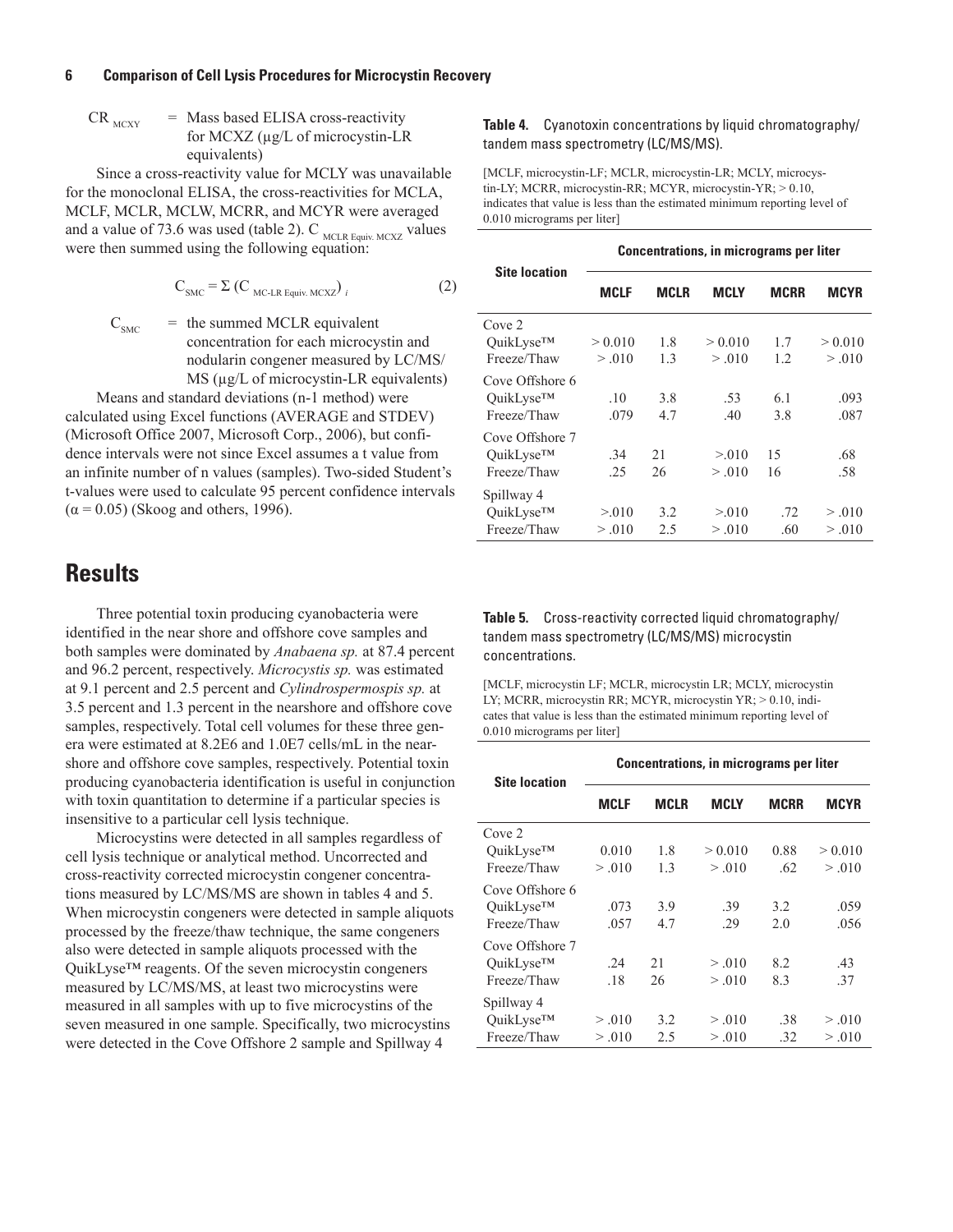sample, four microcystins in Cove Offshore 7, and 5 microcystins in Cove Offshore 6. MCLR and MCRR were detected in all four samples, whereas MCLF and MCYR were detected only in two samples, Cove Offshore 7 and Spillway 4. MCLY was detected only in Cove Offshore 7. ANAA, CYLS, DCYL, DMAC, LYGA, MCLA, MCLW, NODR, and OKAC were not detected by LC/MS/MS in any sample.

The sum of cross-reactivity corrected LC/MS/MS concentrations (eq. 1 and 2) and the monoclonal ELISA concentrations followed by percent relative standard deviations comparing the two cell-lysis techniques where toxins were measured by ELISA, LC/MS/MS, and a comparison of results between both analytical techniques, ELISA and LC/MS/MS are shown in table 6. Summary statistics are included at the bottom of table 6 for each comparison. The grand mean of percent relative standard deviations, standard deviations, and 95-percent confidence intervals for all four samples within each comparison are shown at the bottom of table 6. Statistically, there was not a significant difference ( $\alpha$  = 0.05) in percent relative standard deviation (PRSD)

values between the QuikLyse™ procedure and the freeze/thaw procedure when analyzed by ELISA for the samples from Cove 2, Cove Offshore 6, and Cove Offshore 7 where the grand mean PRSD for this comparison was  $8.3 \pm 1.7$ %. When this same comparison is applied to the summed LC/MS/MS cross-reactivity corrected data  $(C<sub>smc</sub>)$ , no significant difference ( $\alpha$  = 0.05) in PRSD values between the QuikLyse<sup>TM</sup> procedure and the freeze/thaw procedure were observed for Cove Offshore 6, Cove Offshore 7, and Spillway 4 where the grand mean PRSD for this comparison was  $14 \pm 7.5$  percent. A comparison of PRSD values for the  $C<sub>SMC</sub>$  and ELISA values for each sample and each cell-lysis technique showed a grand mean PRSD of  $31 \pm 5.6$  percent. There was one sample outside of the confidence interval of the Grand Mean PRSD for each of these three comparisons: Spillway 4 PRSD ELISA), Cove 2 PRSD LC/MS/MS), and Cove 2 PRSD comparison of LC/MS/MS versus ELISA), respectively. More samples of varying toxin mixtures and concentrations, cyanobacterial cell volumes, and cyanobacterial species should be assessed to determine technique robustness.

| assay, I RSD, percent relative standard deviation, |                           | $, no$ additional data                                                |                                      |                                      |                                          |
|----------------------------------------------------|---------------------------|-----------------------------------------------------------------------|--------------------------------------|--------------------------------------|------------------------------------------|
| <b>Site location</b>                               |                           | Total microcystin concentration as µg/L of<br><b>MCLR</b> equivalents | <b>PRSD between</b>                  | <b>PRSD between</b><br>QuikLyse™ and | <b>PRSD between</b>                      |
|                                                    | LC/MS/MS<br>$(C_{SMC})^1$ | <b>Monoclonal ELISA</b>                                               | QuikLyse™ and<br>freeze-thaw (ELISA) | freeze-thaw<br>(LC/MS/MS)            | <b>LC/MS/MS and</b><br><b>ELISA data</b> |
| Cove 2                                             |                           |                                                                       |                                      |                                      |                                          |
| QuikLyse™                                          | 2.7                       | 1.4                                                                   | 7.0                                  | 25                                   | 45                                       |
| Freeze/Thaw                                        | 1.9                       | 1.3                                                                   |                                      |                                      | 28                                       |
| Cove Offshore 6                                    |                           |                                                                       |                                      |                                      |                                          |
| QuikLyse™                                          | 7.6                       | 4.9                                                                   | $8.8\,$                              | 4.7                                  | 30                                       |
| Freeze/Thaw                                        | 7.1                       | 4.3                                                                   |                                      |                                      | 34                                       |
| Cove Offshore 7                                    |                           |                                                                       |                                      |                                      |                                          |
| QuikLyse™                                          | 30                        | 21                                                                    | 6.6                                  | 9.5                                  | 24                                       |
| Freeze/Thaw                                        | 34                        | 23                                                                    |                                      |                                      | 27                                       |
| Spillway 4                                         |                           |                                                                       |                                      |                                      |                                          |
| QuikLyse™                                          | 3.6                       | 2.3                                                                   | 11                                   | 17                                   | 31                                       |
| Freeze/Thaw                                        | 2.8                       | 2.0                                                                   |                                      |                                      | 26                                       |
| n <sup>2</sup>                                     |                           |                                                                       | 4                                    | 4                                    | 8                                        |
| Grand Mean                                         |                           |                                                                       | 8.3                                  | 14                                   | 31                                       |
| <b>Standard Deviation</b>                          |                           |                                                                       | 2.0                                  | 9.0                                  | 6.7                                      |
| Confidence Interval <sup>3</sup>                   |                           |                                                                       | 1.7                                  | 7.5                                  | 5.6                                      |

**Table 6.** Statistical summary of microcystin recovery for samples processed by QuikLyse™ and sequential freeze/thaw procedures.

[µg/L, microgram per liter; MCLR, microcystin-LR; LC/MS/MS, liquid chromatography/tandem mass spectrometry; ELISA, enzyme-linked immunosorbent assay: PRSD, percent relative standard deviation: — no additional datal av; PRSD, percent relative standard deviation;  $\overline{\phantom{a}}$ 

 ${}^{1}C_{SMC}$ , the summed MCLR equivalent concentrations (cross-reactivity corrected) for each microcystin and nodularin congener measured by LC/MS/MS (µg/L of microcystin-LR equivalents).

2 n, statistical number of values.

<sup>3</sup> Confidence Interval (CI) represents the 95 percent level ( $α=0.05$ ).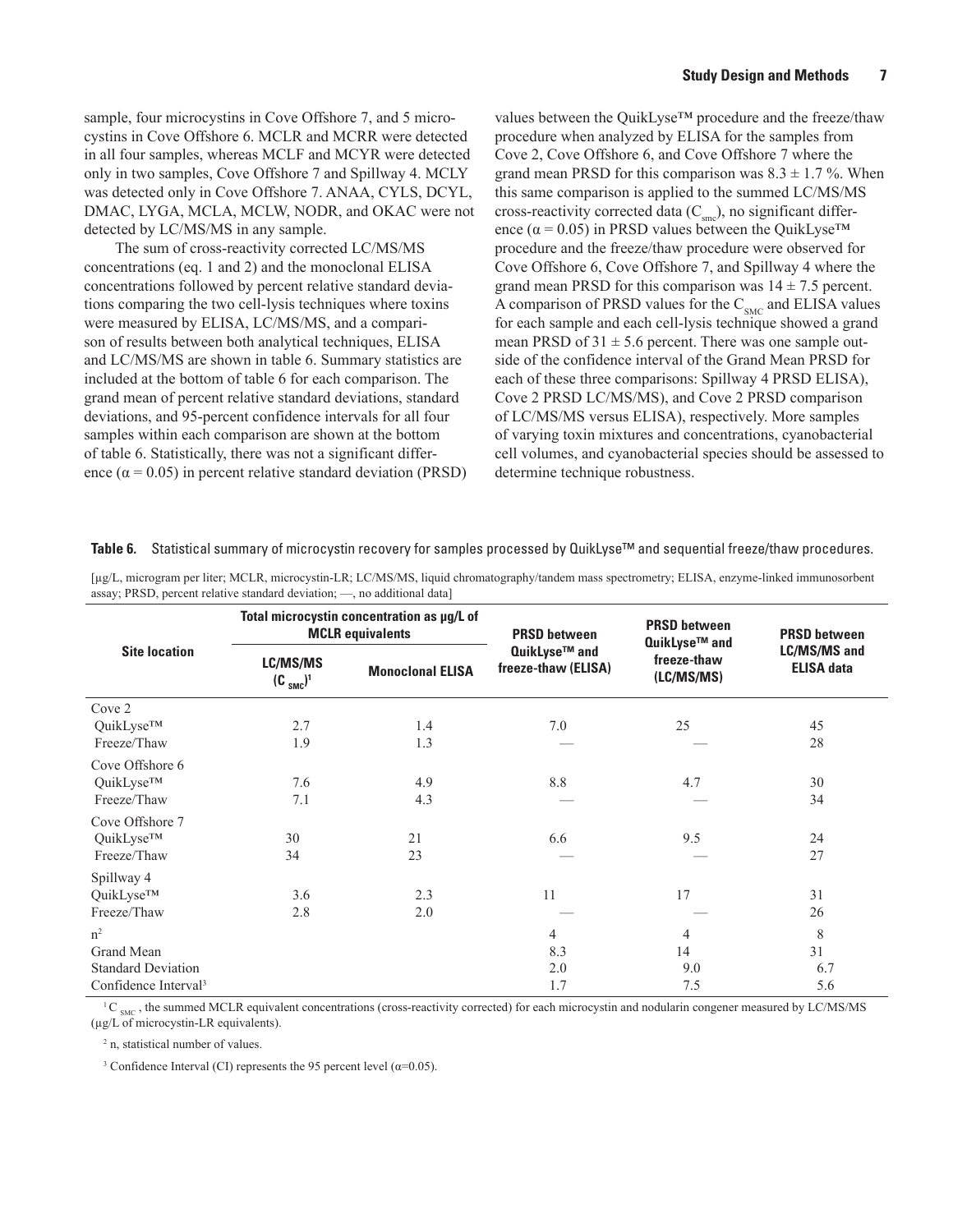## **References Cited**

Abraxis, LLC, 2007, Microcystins-DM ELISA (Microtiter Plate) enzyme-linked immunosorbent assay for the determination of microcystins and nodularins in water samples, Product No. 522015, accessed May 2008 at *[http://www.](http://www.abraxiskits.com/moreinfo/PN522015USER.pdf) [abraxiskits.com/moreinfo/PN522015USER.pdf](http://www.abraxiskits.com/moreinfo/PN522015USER.pdf)*

Abraxis, LLC, 2008, QuikLyse™ cell lysis for microcystins/ nodularins ELISA microtiter plate, Product No. 529911QL, accessed May 2008 at *http://www.abraxiskits.com/moreinfo/ PN5229911.pdf*

Barco, M., Lawton, L.A., Rivera, J., and Caixach, J., 2005, Optimization of intracellular microcystin extraction for their subsequent analysis by high-performance liquid chromatography: Journal of Chromatography A, v. 1074, p. 23–30.

Benson, J.M., Hutt, J.A., Rein, K., Boggs, S.E., Barr, E.B., and Fleming, L.E., 2005, The toxicity of microcystin LR in mice following 7 days of inhalation exposure: Toxicon, v. 45, issue 6, p. 691–698.

Chorus, I., Bartram, J., ed, 1999, Toxic cyanobacteria in water: A guide to their public health consequences, monitoring and management: Spon Press, London, chap. 3, 4, 5, and 12.

Cong, L., Huang, B., Chen, Q., Lu, B., Zhang, J., and Ren, Y., 2006, Determination of trace amount of microcystins in water samples using liquid chromatography coupled with triple quadrupole mass spectrometry: Analytica Chimica Acta, v. 569, p. 157–168.

Dahlmann, J., Budakowski, W.R., and Luckas, B., 2003, Liquid chromatography-electrospray ionization-mass spectrometry based method for the simultaneous determination of algal and cyanobacterial toxins in phytoplankton from marine waters and lakes followed by tentative structural elucidation of microcystins: Journal of Chromatography A, v. 994, p. 45–57.

Dawson, R.M., 1998, Review article: The toxicology of microcystins: Toxicon, v. 36, p. 953–962.

Dell' Aversano, C., Eaglesham, G.K., and Quilliam, M.A., 2004, Analysis of cyanobacterial toxins by hydrophilic interaction liquid chromatography-mass spectrometry: Journal of Chromatography A, v. 1028, p. 155–164.

Fastner, J., Flieger, I., and Neumann, U., 1998, Technical note: Optimised extraction of microcystins from field samples—A comparison of different solvents and procedures: Water Research, v. 32, p. 3,177–3,181.

Graham, J.L., Loftin, K.A., Ziegler, A.C., and Meyer, M.T., 2008, Guidelines for design and sampling for cyanobacterial toxin and taste-and-odor studies in lakes and reservoirs: U.S. Geological Survey Scientific Investigations Report 2008–5038, 39 p.

Jacquet, C., Thermes, V., de Luze, A., Puiseux-Dao, S., Bernard, C., Joly, J.-S., Bourrat, F., and Edery, M., 2004, Effects of microcystin-LR on development of medaka fish embryos (*Oryzias latipes*): Toxicon, v. 43, p. 141–147.

Lahti, K., Rapala, J., Färdig, M., Niemelä, M., and Sivonen, K., 1997, Persistence of cyanobacterial hepatotoxin, microcystin-LR in particulate material and dissolved in lake water: Water Research, v. 31, p. 1,005–1,012.

Lawton, L.A., Edwards, C., Beattie, K.A., Pleasance, S., Dear, G.J., and Codd, G.A., 1995, Isolation and characterization of microcystins from laboratory cultures and environmental samples of *Microcystis aeruginosa* and from an associated animal toxicosis: Natural Toxins, v. 3, p. 50–57.

Li, X.-Y., Chung, I.-K., Kim, J.-I., and Lee, J.-A., 2004, Subchronic oral toxicity of microcystin in common carp (*Cyprinus carpio* L.) exposed to *Microcystis* under laboratory conditions: Toxicon, v. 44, p. 821–827.

Milutinović, A., Živin, M., Zorc-Pleskovič, R., Sedmak, B., and Šuput, D., 2003, Nephrotoxic effects of chronic administration of microcystins –LR and –YR: Toxicon, v. 42, p. 281–288.

Orr, P.T., Jones, G.J., Hunter, R.A., and Berger, K., 2003, Exposure of beef cattle to sub-clinical doses of *Microcystis aeruginosa*: toxin bioaccumulation, physiological effects and human health risk assessment: Toxicon, v. 41, p. 613–620.

Orr, P.T., Jones, G.J., Hunter, R.A., Berger, K., De Paoli, D.A., and Orr, C.L.A., 2001, Ingestion of toxic *Microcystis aeruginosa* by dairy cattle and the implications for microcystin contamination of milk: Toxicon, v. 39, p. 1,847–1,854.

Sangolkar, L.N., Maske, S.S., and Chakrabarti, T., 2006, Review-methods for determining microcystins (peptide hepatotoxins) and microcystins-producing cyanobacteria: Water Research, v. 40, p. 3,485–3,496.

Skoog, D.A., West, D.M., and Holler, F.J., ed., 1996, Fundamentals of analytical chemistry: Saunders College Publishing, Fort Worth, table 4.2, p. 50.

Spoof, L., Vesterkvist, P., Lindholm, T., and Meriluoto, J., 2003, Screening for cyanobacterial hepatotoxins, microcystins and nodularin in environmental water samples by reversed-phase liquid chromatography-electrospray ionization mass spectrometry: Journal of Chromatography A, v. 1020, p. 105–119.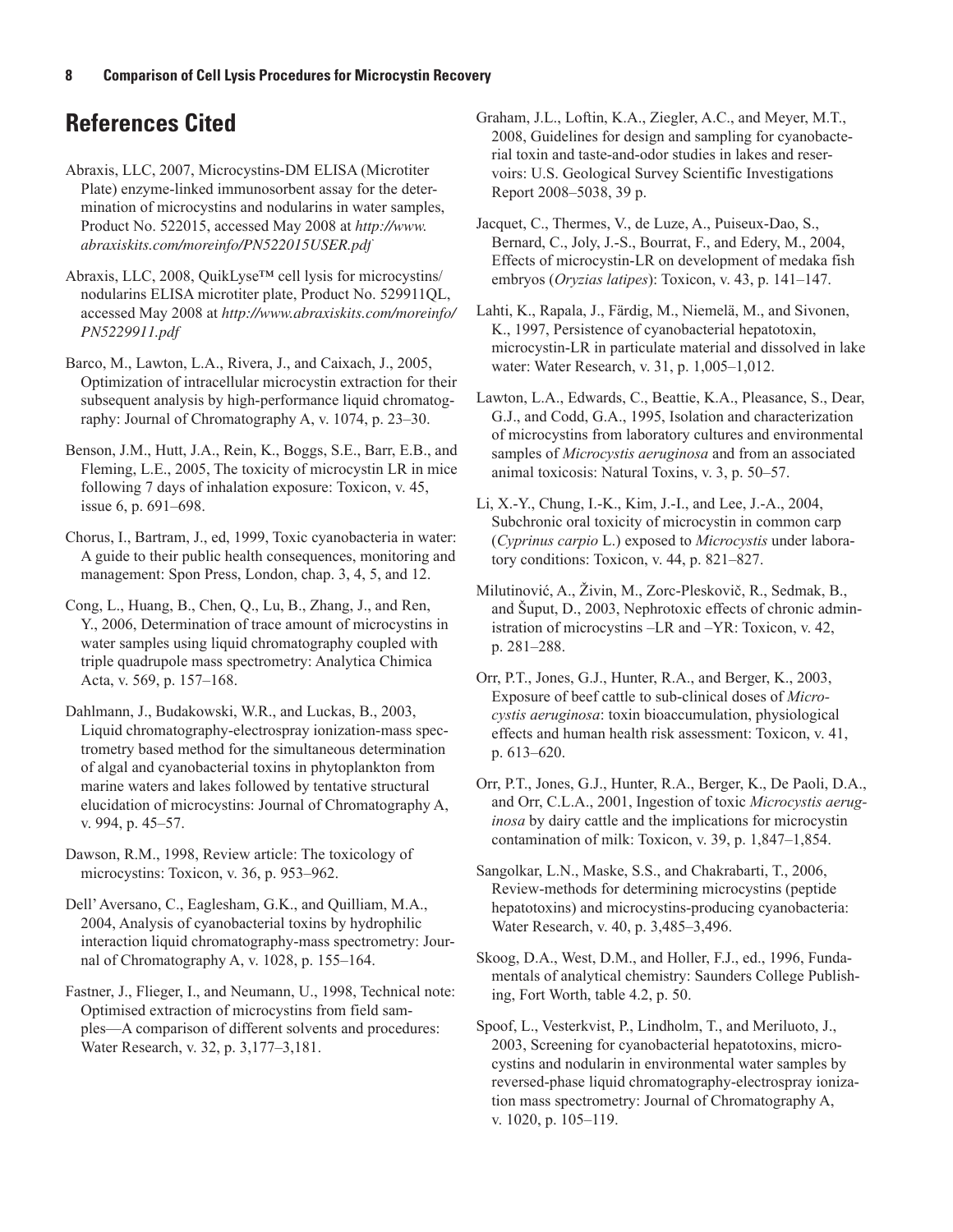- Tsuji, K., Naito, S., Kondo, F., Watanabe, M.F., Suzuki, S., Nakazawa, H., Suzuki, M., Shimada, T., and Harada, K.-I., 1994, A clean-up method for analysis of trace amounts of microcystins in lake water: Toxicon, v. 32, p. 1,251–1,259.
- Wehr, J.D., and Sheath, R.G., 2003, Freshwater algae of North America, ecology and classification: Academic Press, p. 918.
- Whereat, E.B., Farrell, J.G., and Humphries, E.M., 2004, Volunteer phytoplankton monitoring in the inland bays of Delaware, USA., *in* Steidinger, K.A., Landsberg, J.H., Tomas, C.R., Vargo, G.A., eds, Harmful algae 2002, Florida Fish and Wildlife Conservation Commission, Florida Institute of Oceanography, and International Oceanographic Commission of UNESCO, St. Petersburg, Florida, p. 367–368.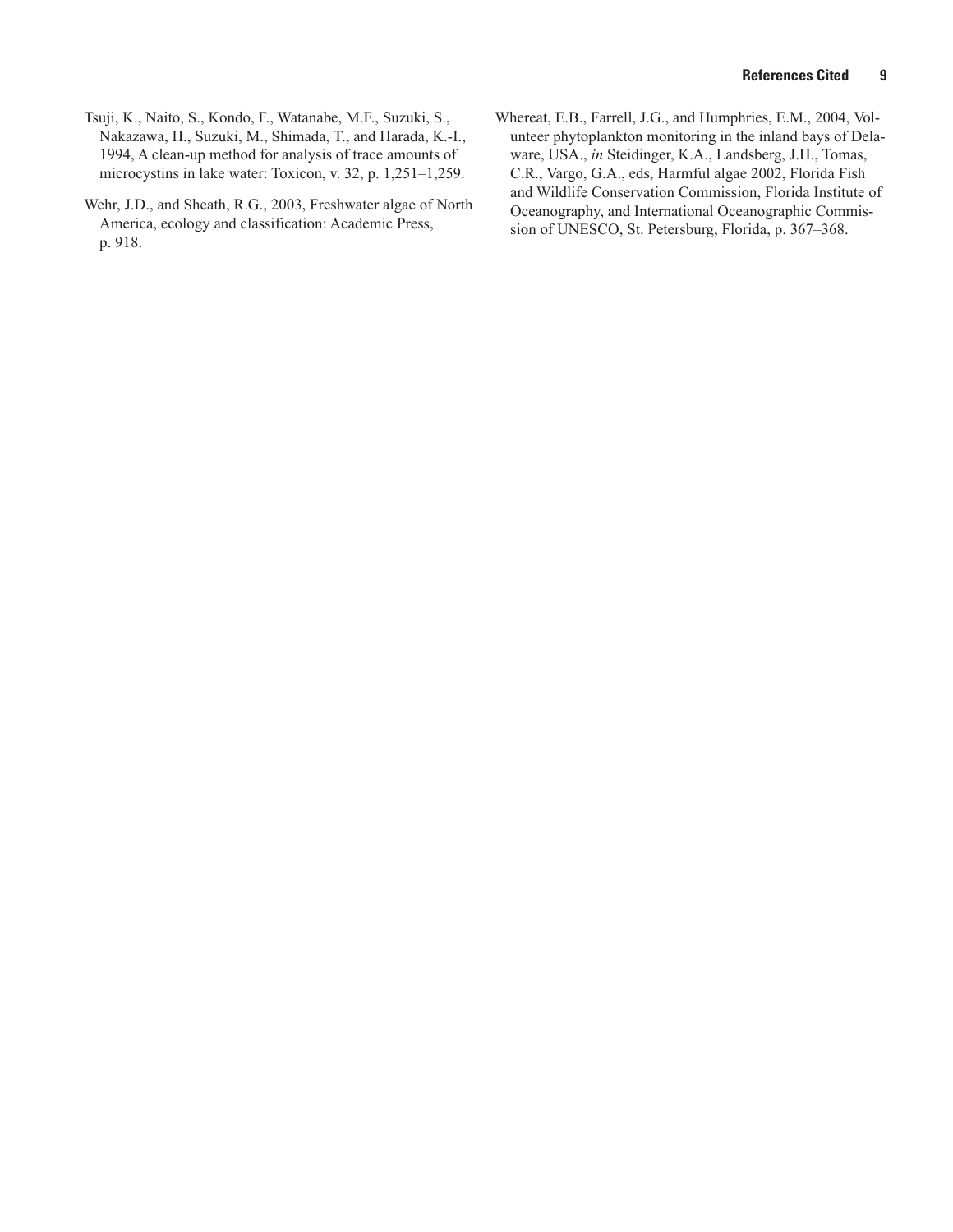Publishing support provided by: Rolla Publishing Service Center

For more information concerning this publication, contact: Director, USGS Kansas Water Science Center 4821 Quail Crest Place Lawrence, KS 66049 (785) 842–9909

Or visit the Kansas Water Science Center Web site at: *http://ks.water.usgs.gov*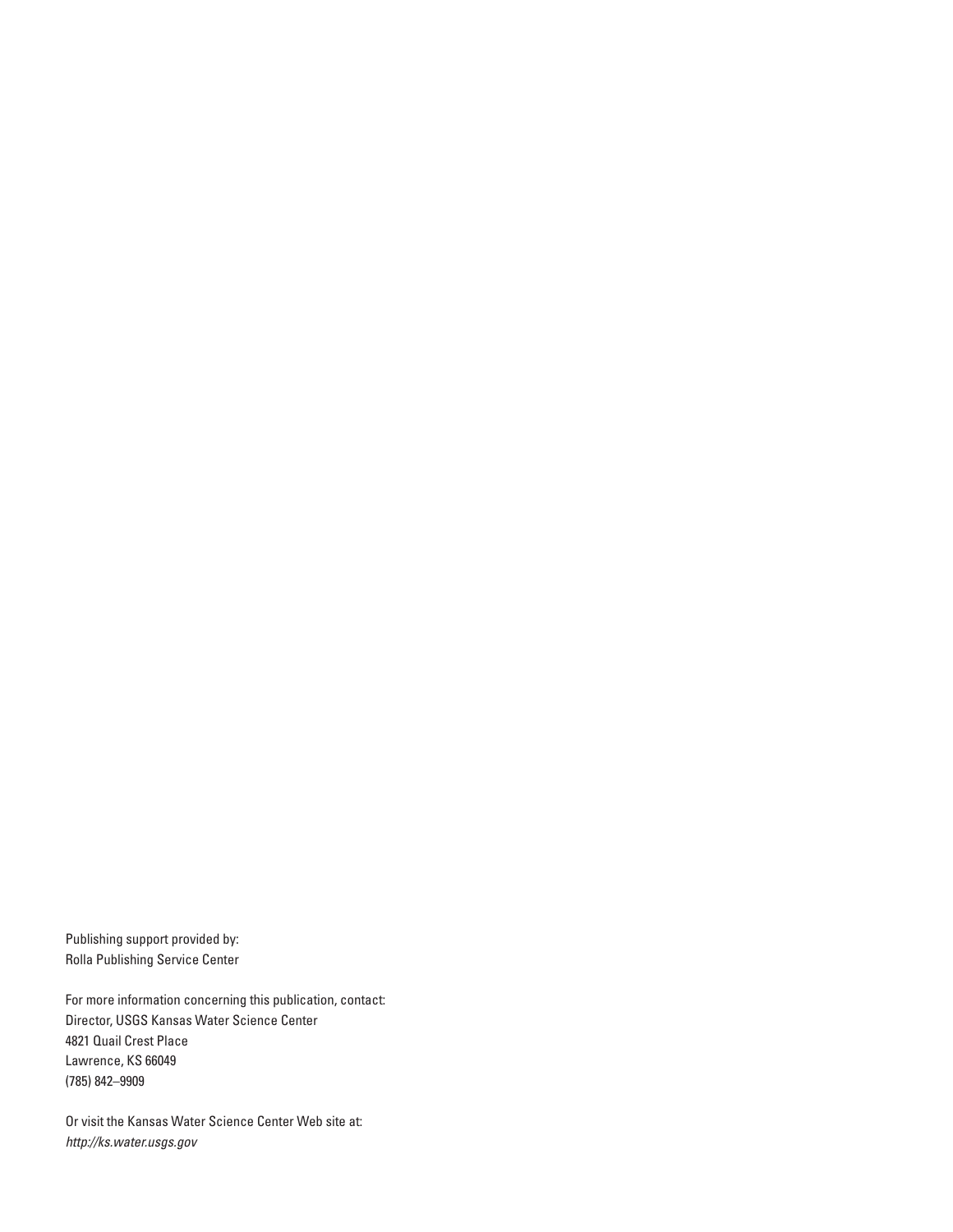**Back cover.** Top and bottom photographs show mallard ducks swimming in water with substantial cyanobacterial accumulations in Silver Lake, Dover, Delaware, September 2007. Middle photograph shows cyanobacterial accumulations in Silver Lake, Dover, Delaware, dominated by *Anabaena sp*., *Cylindrospermospis sp.*, and *Microcystis sp*., September 2007 (photographs taken by Robin Tyler, Delaware Department of Natural Resources and Environmental Control Division of Water Resources Environmental Laboratory).